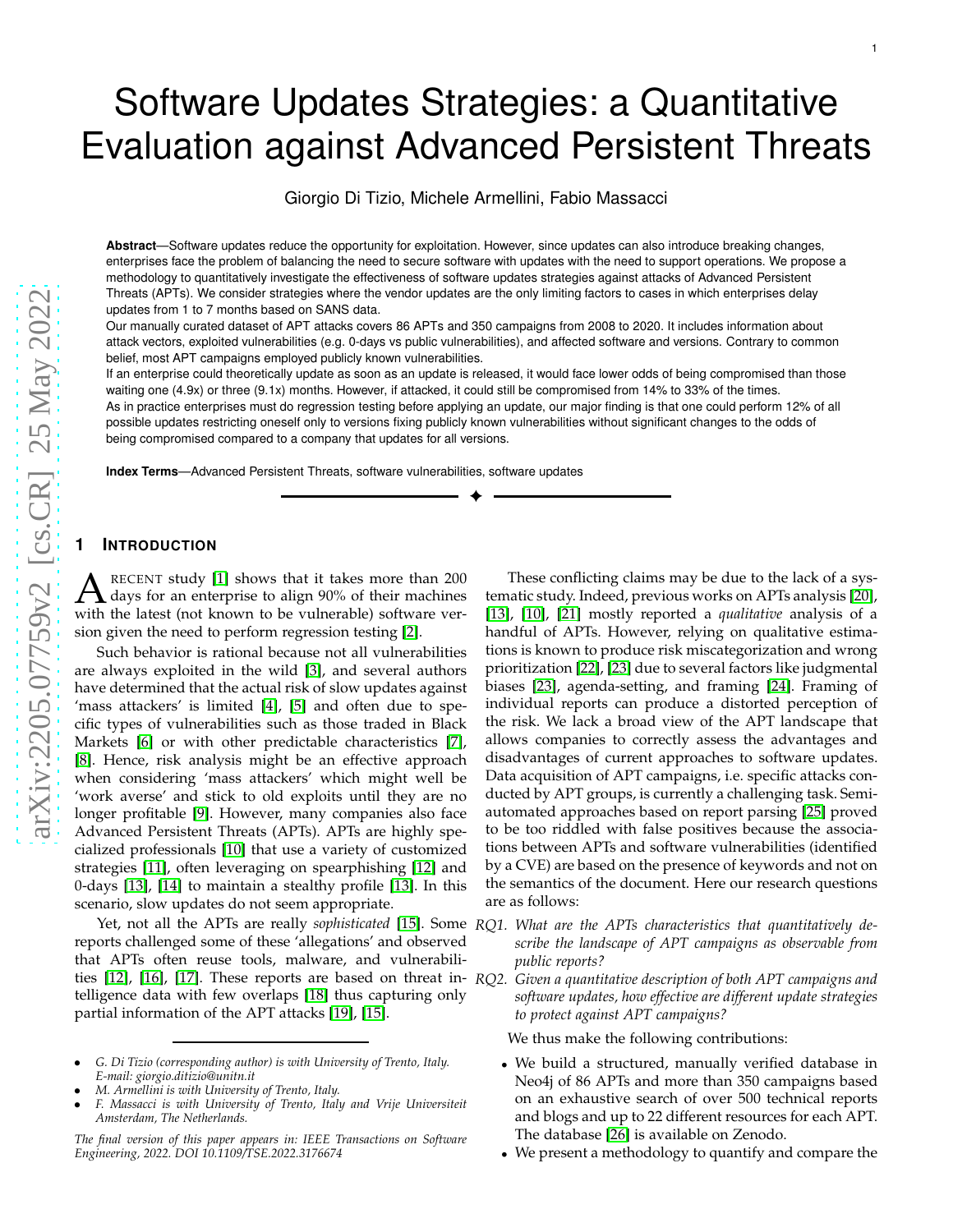• We quantitatively evaluated the effectiveness and cost of different software updates strategies, in terms of the *conditional* probability of being compromised and the number of updates required for 5 widely used software products (*Office*, *Acrobat Reader*, *Air*, *JRE*, and *Flash Player*) for the Windows O.S.

Scope of the work: We provide a quantitative analysis of the risk against APT to allow companies to make rational decisions on software updates. We do not propose new mechanisms to detect and mitigate APTs attacks.

# **2 THE SOFTWARE UPDATE PROBLEM**

If a company could only update for new functionalities, the choice would be obvious: why fixing what is not broken? Yet, companies must update for security reasons too. However, it is not uncommon that vulnerability fixes are merged with features changes in a single update. Every time a new version of a software is published, one can

- *update* immediately;
- *wait* some time (e.g. for regression testing) and update;
- *skip* the update.

This choice may be influenced by asynchronous events related to the *reservation*, *disclosure*, and *exploitation* of software vulnerabilities in the *current* release.

Unfortunately, a company cannot fully decide *in advance* the configuration they will have when hit (or most frequently not hit) by an attacker as it depends on the attacker's choice. A company can only decide on the software updates strategy. To capture what can happen we introduce some terminology.

# **2.1 Terminology**

For each vulnerability we identified five instants of time:

- *Vulnerability Reserved time*  $(t_{V_r})$ *:* when the CVE entry for the vulnerability is reserved by MITRE;
- *Vulnerability Published time*  $(t_{V_p})$ : when the CVE for the vulnerability is published in NVD;
- *Vulnerability Exploited time*  $(t_{V_e})$ *:* when the vulnerability is observed to be exploited in the wild;
- *Update release time*  $(t_{U_r})$ : when an update that addresses the vulnerability is released.
- *Update deployed time*  $(t_{U_d})$ : when an update that addresses the vulnerability is deployed.

Tab. [1](#page-15-0) shows how we can classify attack scenarios based on the instant of time  $t_{V_e}$  and its relative position with the other events:  $t_{V_r}$ ,  $t_{V_p}$ , and  $t_{U_r}$  Fig. [1](#page-2-0) summarizes the possible combinations of the different events.

## **2.2 The Software Update Strategies**

To answer *[RQ2](#page-14-0)*, we describe the update strategies, summarized in Tab. [2,](#page-1-0) for an enterprise based on what was discussed previously: *update*, *wait* and then update, or *skip*. It is important to underline that disabling automated updates is not uncommon in enterprise networks [27], [28]. This is mainly due to compatibility issues between the updated software and internal projects [2], [29] that can produce

| Scenario                                  | Description                                                                                                                                              |
|-------------------------------------------|----------------------------------------------------------------------------------------------------------------------------------------------------------|
| Unknown-                                  | The vulnerability is exploited before a CVE                                                                                                              |
| Unknown/                                  | was reserved, before its public disclosure, and                                                                                                          |
| Unpreventable                             | before an update for the vulnerability was                                                                                                               |
| (UU/U)                                    | released.                                                                                                                                                |
| Unknown-                                  | The vulnerability is exploited before a CVE                                                                                                              |
| Unknown/                                  | was reserved, before its public disclosure, but                                                                                                          |
| Preventable                               | after an update for the vulnerability was re-                                                                                                            |
| (UU/P)                                    | leased.                                                                                                                                                  |
| Known-Unknown/<br>Unpreventable<br>(KU/U) | The vulnerability is exploited after a CVE<br>was reserved, before its public disclosure, and<br>before an update for the vulnerability was<br>released. |
| Known-Unknown/                            | The vulnerability is exploited after a CVE was                                                                                                           |
| Preventable                               | reserved, before its public disclosure, and after                                                                                                        |
| (KU/P)                                    | an update for the vulnerability was released.                                                                                                            |
| Known-Known/                              | The vulnerability is exploited after a CVE was                                                                                                           |
| Unpreventable                             | reserved, after its public disclosure, and before                                                                                                        |
| (KK/U)                                    | an update for the vulnerability was released.                                                                                                            |
| Known-Known/<br>Preventable (KK/P)        | The vulnerability is exploited after a CVE was<br>reserved, after its public disclosure, and after<br>an update for the vulnerability was released.      |

## TABLE 2: Update strategies

<span id="page-1-0"></span>Each strategy represents an approach for updating the software. The *Immediate* strategy represents the upper bound achievable by an enterprise. The *Planned*, *Reactive*, and *Informed Reactive* are evaluated with different update intervals that represent different level of responsiveness.

| Strategy             | Update                  | Description                                                                                                                                        |
|----------------------|-------------------------|----------------------------------------------------------------------------------------------------------------------------------------------------|
|                      | Interval                |                                                                                                                                                    |
| Immediate            |                         | Update to each newest version as soon<br>as it is available without any delay                                                                      |
| Planned              | 7<br>3,<br>months       | Update to each newest version but wait<br>a delay before the deployment                                                                            |
| Reactive             | 3,<br>7<br>1.<br>months | Update to the first new (non vulnera-<br>ble) version only after the publication<br>in NVD of a CVE, wait a delay before<br>the deployment         |
| Informed<br>Reactive | 7<br>3,<br>months       | Update to the first new (non vulnera-<br>ble) version only after the reservation<br>by MITRE of a CVE entry, wait a delay<br>before the deployment |

disruption of the enterprise work. In this case delays are introduced to perform regression testing.

We considered the application of a software update with a certain delay, starting from the date on which the strategy bases its decision. We considered different update intervals to determine how the probabilities change if a more responsive approach is employed. We leverage update intervals data from SANS [\[30\]](#page-12-8) based on a variety of enterprises (Government, Financial Services, Healthcare, and Consulting) and from Kotzias et al. [1] based on 28k enterprises. Tab. [3](#page-2-1) shows the update intervals from SANS and maps them to our update strategies.

**Immediate strategy:** The enterprise updates its software as soon as a new version is available  $(t_{U_r})$  and without delay. If multiple updates are released in the same time interval, the update takes the most recent one. The update is applied even if a vulnerability for the previous version is not present yet. This is the theoretical limit for the enterprise because it is bounded only by the release speed of the vendor. However, this approach is likely impractical because updates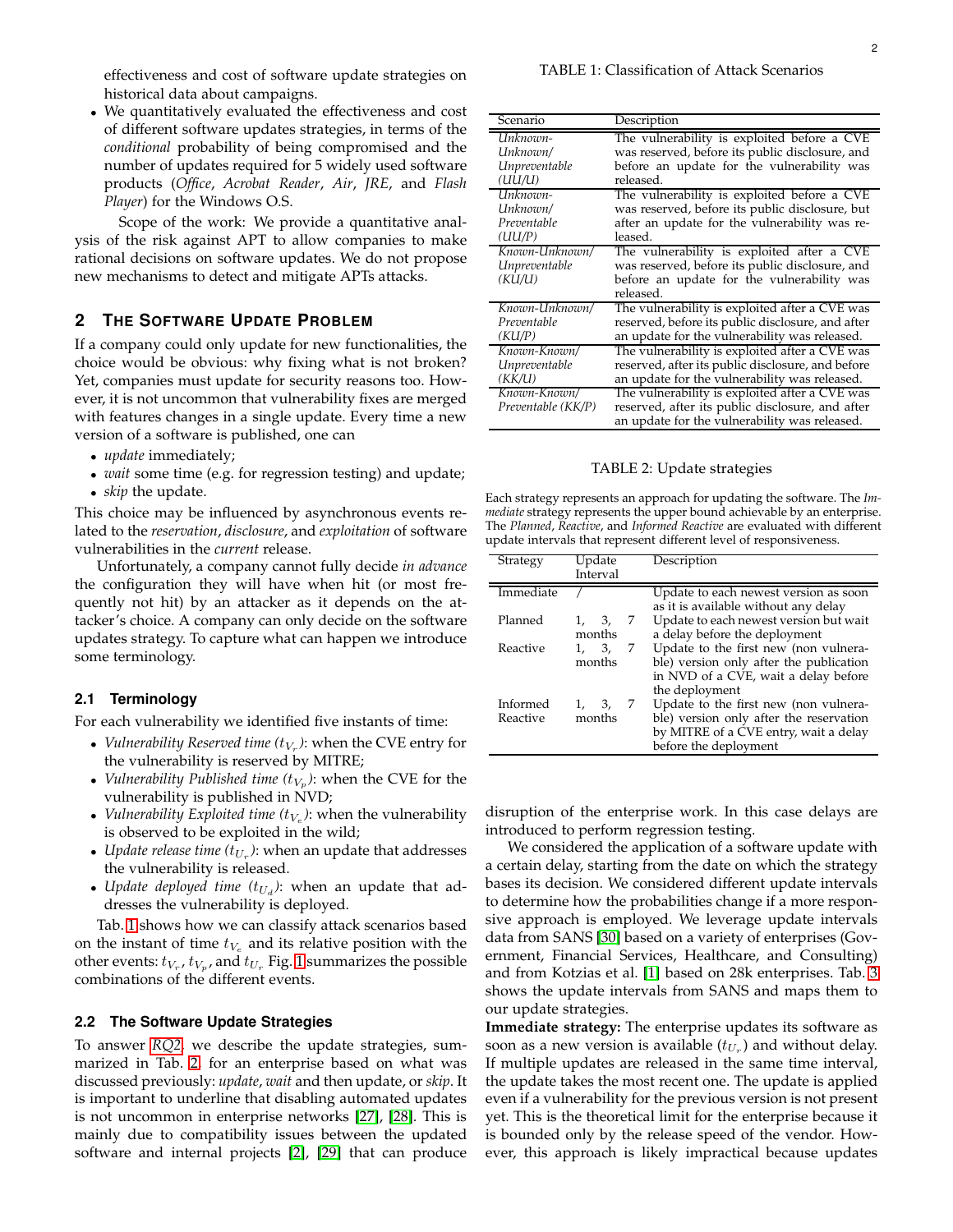<span id="page-2-0"></span>

At the time when a software update is available, we have 4 cases: *Case 1)* there is no reservation and publication of vulnerabilities before and after the release of an update for the current version. In this case, there is no exploitation of the vulnerability. *Case 2)* after a software update is released, a vulnerability is reserved and disclosed for the current version. *Case 3)* before the release of a software update a vulnerability is reserved for the current version, but the disclosure happens after the update release. *Case 4)* the reservation and disclosure of a vulnerability for the current version happen before the release of an update. Different update strategies can be applied but are all constrained by the presence of a new release. The exploitation events (vertical lines) can happen at any instant of time asynchronously from the reservation-disclosure process and the release of updates. They are classified following Tab. [1](#page-15-0)

<span id="page-2-1"></span>Fig. 1: Combinations of vulnerability reservation, disclosure, and exploitation events with the presence of new updates.

TABLE 3: Update Intervals from SANS [\[30\]](#page-12-8)

Percentage of enterprises that update weekly, monthly, quarterly, or with other delays. We evaluated the strategies with these update intervals. Enterprises that update weekly are comparable to the *Immediate* strategy. We associated 7 months for the update interval of 'Other' from [1].

| Update    | % Enterprises | <b>Update Strategy Correspondence</b> |          |
|-----------|---------------|---------------------------------------|----------|
| interval  |               |                                       |          |
| Weekly    | 24.9          | <i>Immediate</i>                      |          |
| Monthly   | 57.5          | Planned/Reactive/Informed             | Reactive |
|           |               | within 1 month delay                  |          |
| Quarterly | 7.7           | Planned/Reactive/Informed             | Reactive |
|           |               | within 3 months delay                 |          |
| Other     | 10.0          | Planned/Reactive/Informed             | Reactive |
|           |               | within 7 months delay                 |          |

require some time to be deployed in an enterprise to not break other functionalities.

**Planned strategy:** The company updates its software to each new version with a delay from the release date  $(t_{U_r})$ . If multiple updates are released in the same time interval, the company takes the most recent one. This delay factors the time for regression testing and update deployment. The delays are taken from Tab. [3.](#page-2-1) As in the *Immediate* strategy, the update is *not* triggered by the knowledge of vulnerabilities but only on the availability of a new update.

**Reactive strategy** The enterprise updates the software only *after* the publication of a vulnerability by NVD  $(t_{V_p})$  with a delay taken from Tab. [3.](#page-2-1) The new version installed is the first non-vulnerable update available at that time.

**Informed Reactive strategy** The enterprise updates the software only *after* the *reservation* of a vulnerability by MITRE  $(t_{V_r})$ . The new version installed is the first non-vulnerable update available at that time. This strategy describes an enterprise that pays an annual subscription fee to get information about the non publicly disclosed vulnerabilities from companies that provide 0-days data information (e.g. Exodus Intelligence, Zerodium). The strategy presents an update interval as the *Reactive* and *Planned* strategies.

<span id="page-2-2"></span>TABLE 4: State of the Art *on APTs* - Main Research Topics

| Research Category             | State of the Art                             | This paper |
|-------------------------------|----------------------------------------------|------------|
| APTs data sources             |                                              |            |
| Metrics for TI sources        | $[19]$ , $[18]$                              |            |
| Attackers characteristics     | $[13]$ , $[20]$ , $[12]$                     |            |
| Detection of attacks          | $[31]$ , $[32]$ , $[33]$ , $[34]$ , $[35]$ , |            |
|                               | [36], [14], [37], [38], [39], [40],          |            |
|                               | [41],[42],[43],[44],[45],[46]                |            |
| Game Theory                   | $[47]$ , $[48]$ , $[40]$                     |            |
| Exploitation likelihood       | $[36]$ , $[48]$                              |            |
| Analysis of update releases - |                                              |            |

\* Performed high level analysis on few APTs campaigns.

# **3 RELATED WORKS**

Tab. [4](#page-2-2) shows the research categories addressed by the stateof-the-art on APTs. The majority of the research activity focused on the detection of APTs campaigns while few papers tried to characterize their behavior, estimate the risk, and evaluate update strategies from real data.

#### **3.1 APT and Metrics for Threat Intelligence sources**

Lemay et al. [11] presented a description of different resources about the activities of more than 40 APTs. Li et al. [19] utilized a set of metrics (Volume, Differential contribution, Exclusive contribution, Latency, Accuracy, and Coverage) to compare different public and private Threat Intelligence (TI) data feeds. They observed that in the majority of the data feeds there is no overlapping of Indicator of Compromise (IOC) and a high number of false positives. Similarly, Bouwman et al. [\[18\]](#page-19-1) analyzed two paid TI and observed very few overlaps in the indicators for 22 APTs. The distinction is confirmed with a comparison with open TI data. Furthermore, they observed that TI data is employed in the decision process of companies, but there is a lack of metrics to determine the quality of these data. Several works [49], [25], [50] proposed a (semi-)automated approach based on report parsing to generate a database of IOC. However, merely relying on the results of the automated approach generates many false positives. For example in [25], we observed that CVEs are wrongly associated to the *admin@338* group in a report about the Poison Ivy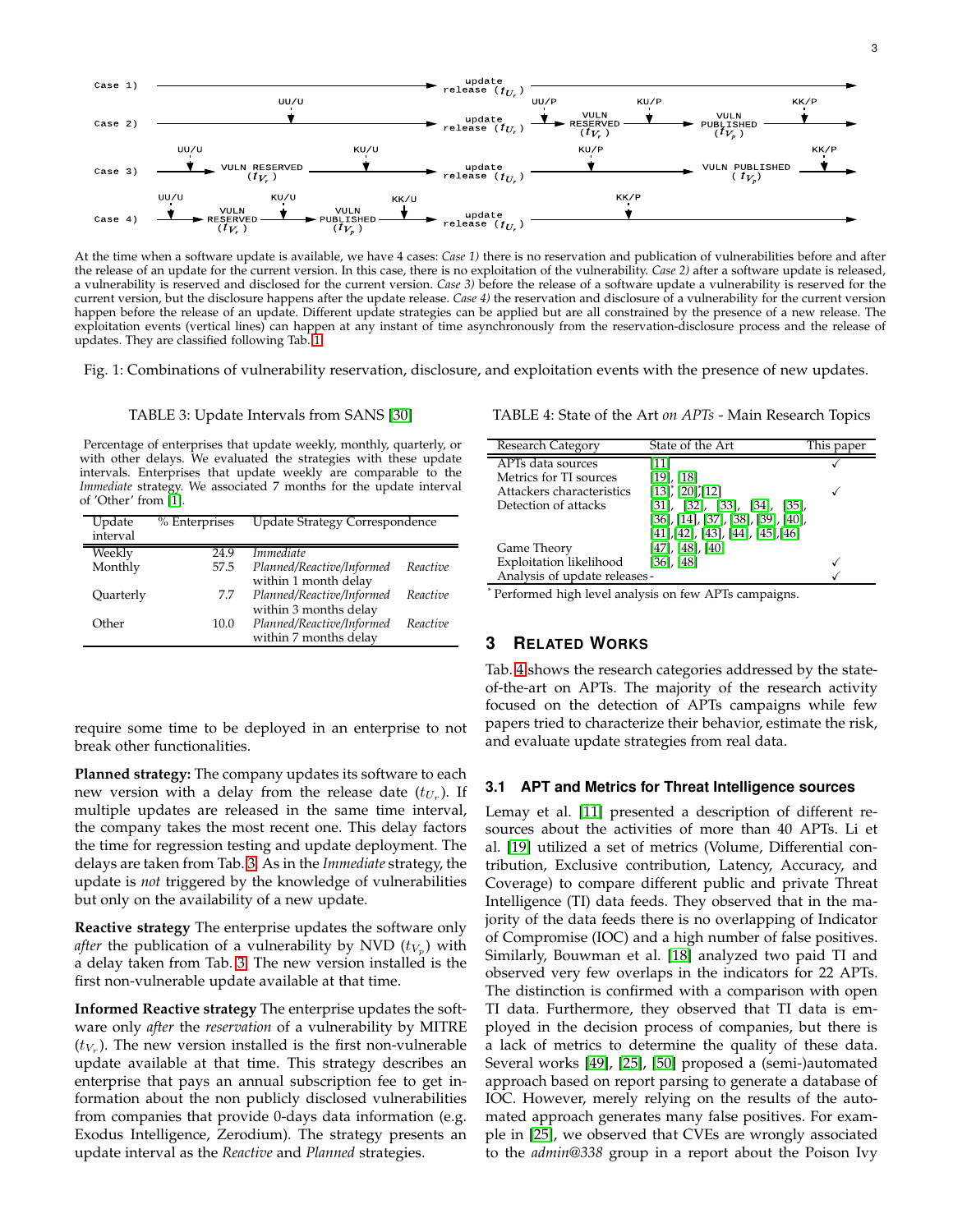malware, where several campaigns from different actors are described. We provide a manually curated database from which we can quantitatively evaluate the impact and cost of software update strategies.

*Several studies evaluated the overlap among threat data feeds, showing poor accuracy. Mechanisms to semi-automatically extract information from reports are prone to false-positive.*

# **3.2 Analysis of attackers characteristics**

Ussath et al. [20] analyzed 22 reports about APT campaigns and mapped them into the three phases of an attack (initial compromise, lateral movements, and Command&Control). They found that most of them employ social engineering techniques and living-off-the-land techniques. Furthermore, they noted that 0-day vulnerabilities are not exploited frequently by APTs. Chen et al. [13] studied 4 APT campaigns to analyze the phases of these attacks and determine possible countermeasures. Urban et al. [\[12\]](#page-19-0) analyzed 93 APT reports (66 different APTs) and determined that spearphishing is the main attack vector. They then collected OSINT data like domain names and social media information of 30 companies to determine how much information is available to the adversaries. Additional works on APTs analysis focused on describing the phases of the attacks and possible countermeasures [10], the analysis of the malware employed in a few well-known campaigns [21], or the prevalence of living-off-the-land techniques in certain samples [\[51\]](#page-13-0).

To the best of our knowledge, we are the first to analyze more than 350 campaigns exploiting 118 different CVEs from the inspection of more than 500 reports. This massive analysis makes it possible to draw significant conclusions on the efficacy of update strategies.

*Although several works provided insights into the APT ecosystem, the analysis focused on a handful of campaigns that make it hard to draw significant conclusions on the characteristics of APTs.*

# **3.3 Detection of attacks**

An orthogonal problem is to detect live APTs attacks once they get into the network. Different research proposed to employ machine learning [39], [34], [\[46\]](#page-19-2), information flow tracking [\[37\]](#page-18-3), [42], [44], [45], statistical correlation [52], and big data analysis [36], [14], [33], [35].

Shu et al. [41] employed a temporal computational graph to perform threat hunting activities via graph patterns matching and analyzed a case study on a DARPA threat detection competition. Pei et al. [38] developed a framework to generate a multi-dimensional weighted graph based on log entries and identify attacks by the presence of dense connections among logs using unsupervised learning techniques. They evaluated it over 15 APTs campaigns.

*The state-of-the-art focused mainly on the detection and response against APT attacks, while there is a lack of investigation on the orthogonal problem of prevention.*

# **3.4 Game Theory**

Hu et al. [47] presented a two-layer attack/defense game to study APT attackers that make use of insiders and compute the best strategies for the attacker and defender. Sahabandu et al. [40] formulated a game-theoretic model to determine the optimal defender strategy in terms of tracking of information flow (Dynamic Information Flow Tracking). Yang et al. [\[48\]](#page-19-3) proposed a Nash game to model the response strategy and minimize the loss of an enterprise against lateral movements in the network of APTs in the network. We instead focus on the initial access phase of APTs campaigns and we evaluated the efficacy of software update strategies based on real data of attacks.

*Game theory is extensively applied to find an optimal strategy against targeted attacks. However, these studies employ artificial data and networks.*

## **3.5 Analysis of exploitation likelihood**

Many works employed ML and statistical methods to analyze vulnerabilities and predict the exploitation likelihood by joining data from resources like NVD, Exploit DB [3], historical data on attacks [4], [\[7\]](#page-12-0), Dark Web forums [53], and Twitter [54], [\[8\]](#page-18-0). An extensive discussion of the academic literature on empirical cyber risk can be found in [\[55\]](#page-13-1).

Other works investigated actual compromises using logs. Marchetti et al. proposed a framework to prioritize the internal clients of an organization that are most likely to be compromised by an APT using internal (network logs and flow records) and external (social media) data [36] and to detect data exfiltration using a set of host-based features and flow records analysis [14]. Similarly, Bilge et al. [5] and Liu et al. [56] employed supervised learning algorithms to determine machines at risk of infection from *internal* logs on binary file appearance, *external* data of misconfigured services (e.g. DNS or BGP), and malicious behaviors (e.g. spam or phishing).

We extend this line of research by proposing a methodology to evaluate the probability of being compromised by APTs and the cost associated with the update strategy.

*Analysis of historical data about vulnerability and attacks as well as live information provided by logs and social platforms allows one to evaluate the exploitation likelihood.*

## **3.6 Analysis of update releases**

From the client-side, Nappa et al. [27] proposed a systematic analysis of the update process and update delay on client applications, and performed a survival analysis of vulnerabilities based on data from Symantec. Similarly, Kotzias et al. [1] presented a longitudinal study of the update behavior for 12 client software and 112 server applications based on data from 28k enterprises. Sarabi et al. [57] employed Symantec dataset to model users' update delay as a geometric distribution and study 4 different products (Chrome, Firefox, Thunderbird, and Flash Player).

From the vendor-side, Arora et al. [58] analyzed vendors' patch behavior as a function of several factors like disclosure time, characteristics of the vendor, and severity of the vulnerability. Clark et al. [59] studied if agile methods produce a higher number of vulnerabilities in Firefox. They observed that rapid software releases do not increase the number of vulnerabilities in the code. Ozment and Schechter [60] analyzed the impact of legacy code on the number of vulnerabilities observed OpenBSD versions.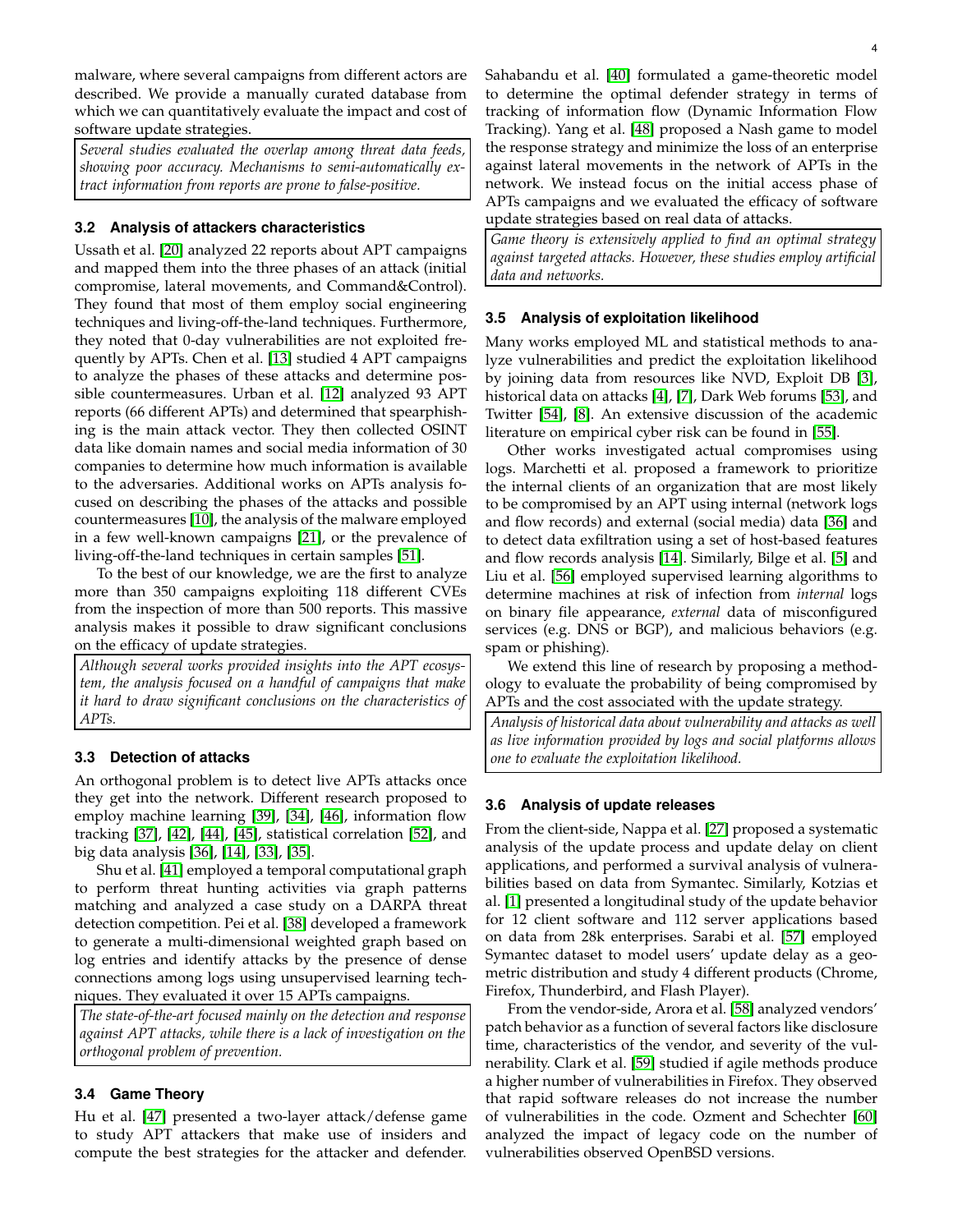Similar to our work, Beres et al. [\[61\]](#page-13-2) employed a discreteevent simulator to determine the exposure reduction produced by different security policies by varying update speed and mitigations. However, they modeled events like exploits and updates availability assuming fixed exponential functions looking at global trends observed by a security firm.

We present a quantitative evaluation of the effectiveness and cost of realistic update strategies by using historical data about APT campaigns.

*Several works analyzed the update behavior of clients and vendors. However, there are only theoretical works on the efficacy of updates against targeted attacks for an enterprise.*

## **4 METHODOLOGY**

In this section, we present a methodology to evaluate the effectiveness and cost of update strategies.

The definition of probabilistic risk assessment [\[62\]](#page-13-3) is:

<span id="page-4-0"></span>
$$
Risk = Pr(Compr|Attack) \cdot P(Attack) \cdot Impact \quad (1)
$$

How to determine  $P(Attack)$  is still an unsolved problem in cyber-security [\[63\]](#page-13-4) while the Impact of cyber-attacks has received extensive discussion [\[64\]](#page-13-5), [65]. In this paper, we focus on P(Compr |Attack) i.e. the *conditional* probability of being compromised given an attack (or campaign as used in this paper). We propose a methodology to compute the *conditional* probability of being compromised in Eq. [1](#page-4-0) by employing historical data about releases available, vulnerabilities, and their exploitation in campaigns. Tab. [5](#page-5-0) overviews our methodology.

## **Step 1: Extract APT and software data**

To collect data we analyzed both unstructured (technical reports, blogs about APT campaigns, and vendor's repositories) and structured (MITRE Att&ck and NVD repositories) public sources.

**Unstructured sources:** Similar to Urban et al. [\[12\]](#page-19-0), we manually collected data about APT campaigns from more than 500 technical reports and blogs. We started from the MITRE Att&ck APT groups list and one researcher:

- collected the reports associated with each APT group from the Threat Actor Encyclopedia [\[66\]](#page-18-4), that relies on sources like Malpedia, MISP, AlienVault, and MITRE;
- extended this set of resources by searching on the Internet for reports using as keywords the APT name as stated in MITRE (e.g. Stealth Falcon) and the term "CVE" until data saturation was reached, i.e. new reports do not add new information to the APT campaigns. The reports are obtained from cyber-security companies like Kaspersky, FireEye, Palo Alto Networks, Google Project Zero as well as from technical forums and blogs.

## *Extracted Information*

Two researchers independently analyzed the content of each report manually to identify the following information for a campaign:

- the *date* when the campaign is first observed;
- the *CVE(s)* exploited;
- the *attack vector(s)* employed.

We uniquely identify a campaign using the *date* in which it is first observed. If a campaign employs different attack vectors and/or different CVEs, we create multiple entries in the form <*APT name,attack vector,date*> or <*APT name,CVE,date*>. Each entry is linked to one or more reports containing this information.

We do not perform open coding because the information in the reports is deterministic and already based on the MITRE industry standards on CVEs  $^1$  $^1$  and Initial Access Tactic<sup>[2](#page-14-2)</sup>. The association of CVEs and attack vectors to a certain APT is based on the explicit attribution in the consulted resources. Let us consider the following snippet from a Mandiant report referring to  $\rm APT12^3$  $\rm APT12^3$ :

In June 2014, the [Arbor Networks] blog highlighted that the backdoor was utilized in campaigns from March 2011 till May 2014. Following the release of the article, Fire-Eye observed a distinct change in RIPTIDE's protocols and strings. . . . FireEye dubbed this new malware family HIGHTIDE.

On Sunday August 24, 2014 we observed a spear phish email sent to a Taiwanese government ministry. Attached to this email was a malicious Microsoft Word document (MD5: f6fafb7c30b1114befc93f39d0698560) that exploited  $CVE-2012-0158$ . It is worth noting...

we extracted the following information: *date*=08/2014; *CVE*=CVE-2012-0158; *attack vector*=spearphishing attachment.

The entries were then reviewed by a third researcher, not involved in the initial manual analysis, to resolve inconsistencies. Cohen's kappa values are 1, 0.976, and 0.863 for the CVE, date, and attack vector respectively (42 disagreements over 652 entries) which show a good agreement among the raters. Total agreement on CVEs is unsurprising as CVEs are unique strings and reported by copying and pasting the string into the data collection form. Such agreement would not happen between a manual rater and an automatic procedure as we already noted for DAPTSET [25] which is so riddled with false positives to be unusable. Simply, an automatic procedure will collect all CVEs including those that a human rater will see as clearly irrelevant (past campaign, related examples, etc.). Most disagreements are on the attack vector as the mapping of the natural description into the corresponding MITRE Att&ck category is sometimes amenable to interpretation (27 out of the 42 disagreements).

To resolve uncertainty among resources, we made the following *conservative* assumptions:

- if report A says CVE-1 is exploited by an APT campaign and report B says CVE-2 is exploited we mark both CVE-1 and CVE-2 as exploited by the APT in question.
- if report A says an APT campaign started on month X and report B says an APT campaign started on month Y we mark them as two distinct campaigns.

It is not uncommon that different security companies have non-overlapping information about APT campaigns [19],

3.<https://www.mandiant.com/resources/darwins-favorite-apt-group-2>

<sup>1.</sup><https://www.cve.org/About/History>

<sup>2.</sup><https://attack.mitre.org/tactics/TA0001/>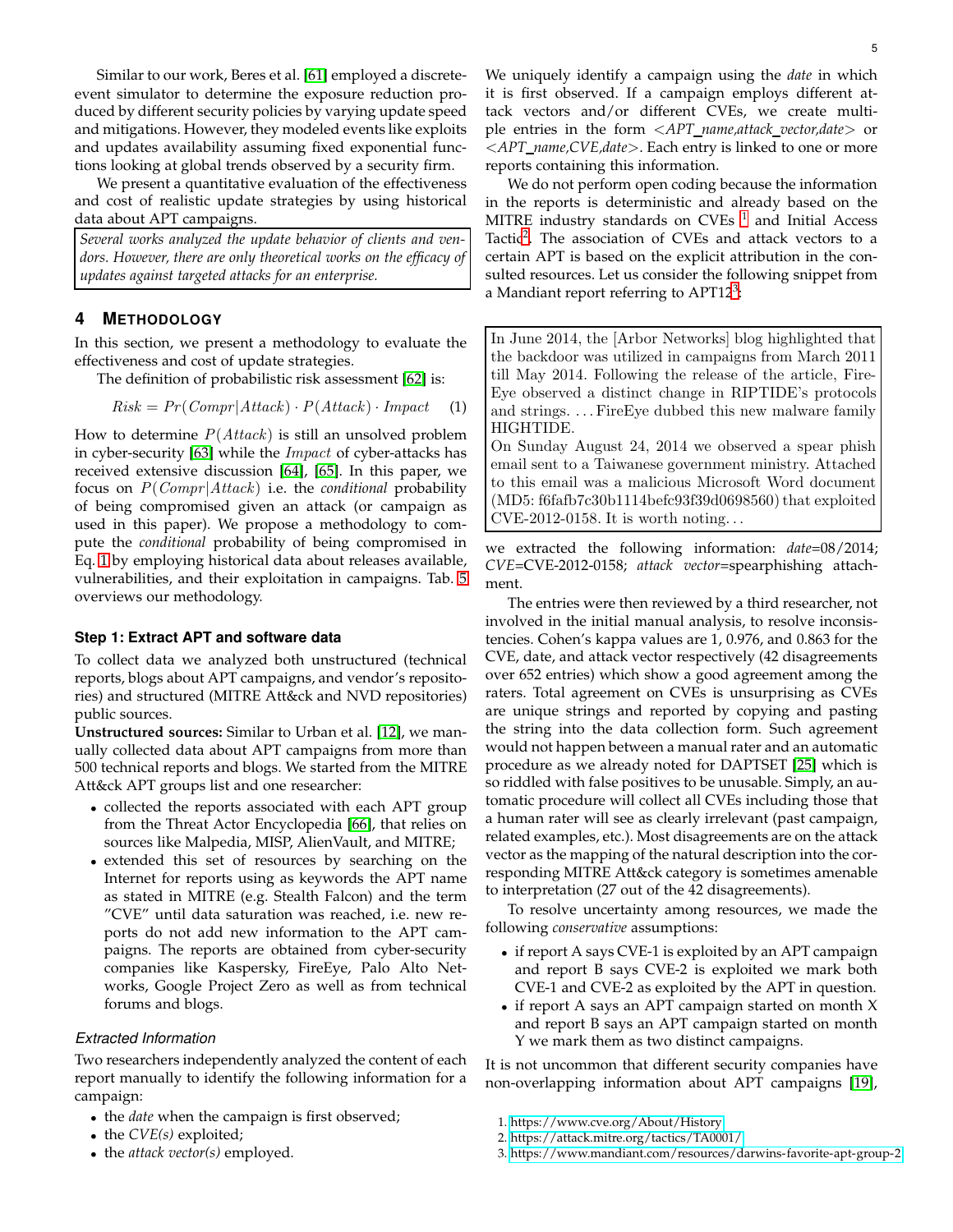# TABLE 5: Methodology overview

<span id="page-5-0"></span>

|                               | Step 1: Extract APT and software data                                                                                                                                                                        |
|-------------------------------|--------------------------------------------------------------------------------------------------------------------------------------------------------------------------------------------------------------|
| <b>INPUT</b><br><b>OUTPUT</b> | APT groups from MITRE Att&ck<br>A set of campaigns in the form <apt_name,cve,date>, <apt_name,attack_vector,date> and a set of software updates in the</apt_name,attack_vector,date></apt_name,cve,date>     |
|                               | $form < sw, update, release\_date>$                                                                                                                                                                          |
| PROCEDURE                     | Identify campaigns information and software releases:                                                                                                                                                        |
|                               | • Collect resources describing campaigns for each APT based on Threat Actor Encyclopedia [66] and Internet searches                                                                                          |
|                               | using the MITRE APT name and "CVE" as keywords;                                                                                                                                                              |
|                               | • Manually extract from resources the key information: date when campaign is observed, $CVE(s)$ exploited, attack_vector<br>employed;                                                                        |
|                               | • For each CVE, automatically extract software and versions affected from NVD;                                                                                                                               |
|                               | • Manually extract from software vendors website the <i>update</i> number and <i>date</i> of release.                                                                                                        |
|                               |                                                                                                                                                                                                              |
| <b>INPUT</b>                  | Step 2: Instantiate update strategy<br>A set of software updates ( <sw,update,release_date>), update strategy (Immediate, Planned, Reactive, Informed Reactive), CVEs</sw,update,release_date>               |
|                               | exploited in APT campaigns                                                                                                                                                                                   |
| <b>OUTPUT</b>                 | A matrix that describes the application of updates for the software in the period [2008-2020]                                                                                                                |
| PROCEDURE                     | Create a matrix with rows identifying software versions and columns identifying months in [2008-2020] that determines the<br>installed software version at a given time:                                     |
|                               | • Select the entry corresponding to the first vulnerable version available on $01/2008$ (same for all strategies);                                                                                           |
|                               | • Select another entry corresponding to a new version depending on the update strategy: on the release date of an update                                                                                     |
|                               | for the software (Immediate) or with a delay (Planned), on the publication (Reactive) or reservation date (Informed Reactive)<br>of a CVE for the software with a delay;                                     |
|                               | • Consider availability of non-vulnerable updates at the time of publication of a CVE when computing delay for Reactive                                                                                      |
|                               | and Informed Reactive.                                                                                                                                                                                       |
|                               | Step 3: Instantiate APT campaigns events                                                                                                                                                                     |
| <b>INPUT</b>                  | Set of events for different campaigns ( <apt_name,cve,date>)</apt_name,cve,date>                                                                                                                             |
| <b>OUTPUT</b>                 | A set of matrices of campaigns. Each matrix describes the software versions targeted by a certain campaign in the period                                                                                     |
|                               | $[2008 - 2020]$                                                                                                                                                                                              |
| PROCEDURE                     | For each campaign, create a matrix with rows identifying software versions and columns identifying months in the [2008-2020]<br>that determines targeted software version at a given time:                   |
|                               | • Extract the affected software versions from the CVEs;                                                                                                                                                      |
|                               | • Select the entry of the affected software versions from the <i>date</i> of the campaign up to 2020.                                                                                                        |
|                               | Step 4: Generate pessimistic scenarios                                                                                                                                                                       |
| <b>INPUT</b>                  | A matrix that describes the application of updates for the software in the period [2008-2020]                                                                                                                |
| <b>OUTPUT</b>                 | A matrix that describes the application of updates for the software in the period [2008-2020] and maintains both versions                                                                                    |
| PROCEDURE                     | during the transition month<br>Update matrix to maintain the previous version in the month in which a new update is installed:                                                                               |
|                               | • For each month in which the software version is updated to a new version, keep the entry corresponding to the previous                                                                                     |
|                               | version installed for that month only.                                                                                                                                                                       |
|                               |                                                                                                                                                                                                              |
| <b>INPUT</b>                  | Step 5: Compute conditional probability of being compromised                                                                                                                                                 |
| <b>OUTPUT</b>                 | A set of matrices of update strategies and a set of matrices of campaigns events<br>The conditional probability of being compromised given a set of campaigns are targeting you $(P(Compr Attack))$ based on |
|                               | the update strategy, # of updates performed                                                                                                                                                                  |
| PROCEDURE                     | Compute successful campaigns targeting installed software in the period [2008-2020]. For each matrix of update strategy:                                                                                     |
|                               | • Select a matrix of campaign events and compute the element-wise product of the matrix with the update strategy matrix                                                                                      |
|                               | to identify the intersection of installed and targeted software versions;<br>• Sum rows of the resulting matrix to determine the months when a campaign is successful, save the campaign if successful;      |
|                               | • Continue with another matrix of campaign events until no more campaigns.                                                                                                                                   |
|                               | • Compute conditional probability as the number of successful campaigns divided by the number of matrix campaigns                                                                                            |
|                               | considered;                                                                                                                                                                                                  |
|                               | • Compute the number of updates counting non-empty rows in the matrix of update strategy.                                                                                                                    |
|                               | Step 6: Compare strategies effectiveness                                                                                                                                                                     |
| <b>INPUT</b>                  | The successful campaigns for the different update strategies                                                                                                                                                 |
| <b>OUTPUT</b><br>PROCEDURE    | Confidence Intervals (CI) for update strategies                                                                                                                                                              |
|                               | Compare the CI intervals of different update strategies:                                                                                                                                                     |
|                               | • Compute the Agresti-Coull 95% CI for the proportion of successful campaigns by update strategy;<br>• Compare intervals, if they overlap update strategies are similar;                                     |
|                               | • Compute pair-wise agreement of successful campaigns for pair of update strategies and Agresti-Coull 95% CI for the                                                                                         |
|                               | resulting proportion of agreement. The interval identifies the expected range of proportion of campaigns that succeed                                                                                        |
|                               | against both update strategies.                                                                                                                                                                              |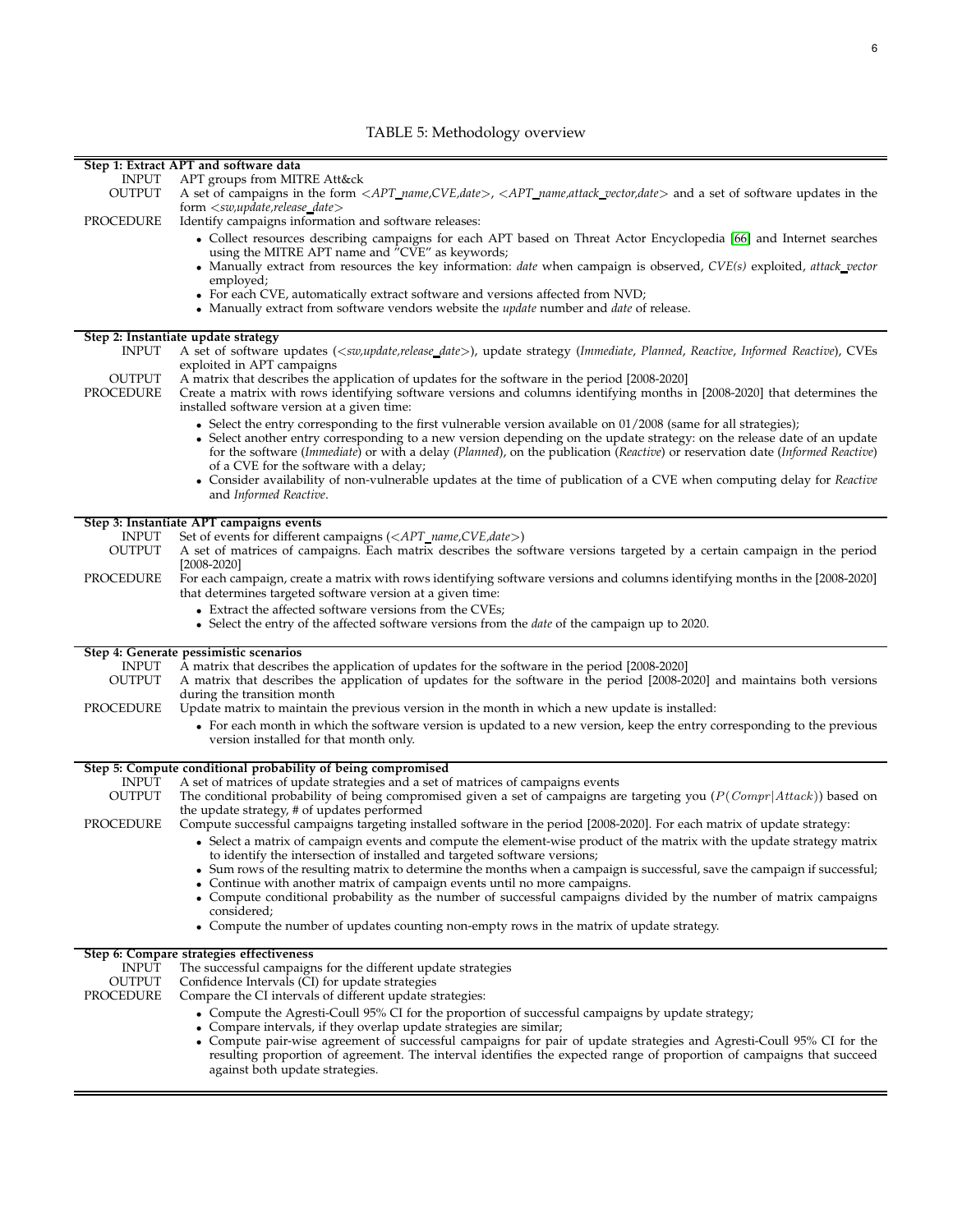[\[18\]](#page-19-1). We discuss the implications of this choice in [§7.](#page-16-0) Fig. [2](#page-7-0) in [§5](#page-16-1) summarizes the number of reports per APT.

For the software, we retrieved versions for a subset of the targeted products (discussed in [§5.4\)](#page-8-0) with their release date. This procedure was manual as it is not trivial to obtain past versions release date [27] because vendors' repositories are unstructured and not intended for past versions indexing. **Structured sources:** For each CVE obtained from the unstructured sources, we automatically extracted the list of products and versions affected from NVD. This information is integrated with the Common Platform Enumeration (CPE) Dictionary. From the CPE, we extracted the list of vulnerable versions based on the CPE Match Strings.<sup>[4](#page-14-4)</sup>

## **Step 2: Instantiate update strategies**

We employed a matrix representation to compare update strategies and APT campaigns.

Each strategy is represented as a matrix in which the rows represent the versions of the different products (e.g. *Acrobat Reader* 9.2, *Flash Player 11.0.1.152*) and the column a specific date with a month-base granularity (e.g. 12/2009). A matrix cell is 1 if, on that date, that version of the product is installed and otherwise 0. For a first approximation, we avoid considering the presence of multiple versions installed for the same product<sup>[5](#page-14-5)</sup>.

All strategies start from the same version, that is the oldest vulnerable version of a campaign that is available at the beginning of 2008. A strategy updates its version based on the release date of a new version, the publication date, and the reservation date of a CVE for the *Immediate* and *Planned*, *Reactive*, and *Informed Reactive* strategy respectively.

The first two strategies (*Planned* and *Immediate*) update when a new release for the software is available (w/ and w/o an update interval respectively). If multiple software versions are released on the same date, they will update to the newest consistent version.<sup>[6](#page-15-1)</sup>

For the latter two strategies (*Reactive* and *Informed Reactive*) the next version installed, if available, is the *first most recent version* that is not affected by the CVE. We also considered the availability of updates based on the attack scenario in *Step 4*.

#### *Identification of the outcome of attack scenarios*

Depending on the availability of an update at the time of the publication of the CVE we have to discern two scenarios:

• The release of an update is available *before* the publication of the CVE  $(t_{U_r} \leq t_{V_p})$ . The time when a company may decide to update because it is aware of the vulnerability is correctly computed from the time when a new vulnerability is published. This is the (implicit) assumption in [1], [27].

5. We assume an update is applied on enterprise's machines at once.

6. For example, if the current *JRE* version installed is *6u6* and a new update for JRE *5u13* is released after that, the update is ignored because it represents a downgrade of a major update.

• The release of an update is available *after* the publication of the CVE ( $t_{V_p} < t_{U_r}$ ). In this case, computing the time when a company may decide to update from the time of publication of the vulnerability will include an interval of time where a vulnerability for the version of a product is known but a non-vulnerable version has not been released yet  $(t_{U_r} - t_{V_p})$ . The time available to the company must be computed from the time when the release is available.

### **Step 3: Instantiate APT campaigns events**

We created a matrix for each APT campaign with the same rows and columns of the update strategy matrix in *Step 2*. An entry is set to 1 if the version is affected by a CVE exploited by the campaign from the date when the campaign starts until 2020.

#### **Step 4: Generate pessimistic scenarios**

The updates and attacks have a month-based granularity because most of the resources *do not* contain information about the exact day in the month in which an update is published or a campaign is performed. We further discuss the limitation of these data in [§7.](#page-16-0)

To balance possible interleaves between updates and campaigns within the same month, we performed two analyses: a pessimistic *APT-first* scenario and an optimistic *Update-first* scenario, that assume the campaign is executed before or after the update respectively.

To simulate the *APT-first* scenario, we create a new matrix from the update strategy matrix where we maintained the previous version also in the month in which the new update is installed. In other words, the two versions coexist in the month. Thus, we simulate the application of the update later in the month while allowing the APT to exploit the vulnerability. This is done by keeping selected the entry corresponding to the previous version also in the column in which we move to another version for each update strategy matrix generated in the *Step 2*.

# **Step 5: Compute conditional probability of being compromised**

We evaluate at each instant of time, with a *month-base* granularity, the sequence of versions installed on a set of software products for each strategy and compare them with the software exploited by the APTs to determine the potentially successful campaigns.[7](#page-6-0) We use the term *potentially successful* because the success of exploiting a vulnerability depends on the characteristics of the execution environment [67]. A campaign is considered successful if it exploits at least one of the software products considered. From the matrix of updates obtained from *Step 2,5* and the matrix of campaigns obtained from *Step 3*, we compute the *conditional* probability of being compromised given one is targeted by the campaigns at a given instant of time  $t_i$ . The probability is computed as the

<sup>4.</sup> For example, CVE-2016-4113 affects all the versions of *Flash Player* up to 21.0.0.213. The associated JSON NVD file does not provide the entire list of affected versions (including the updates) in the CVE description but a CPE URI of the form *cpe:2.3:a:adobe:flash player:\*:\*:\*:\*:\*:\*:\*:\*", "versionEndIncluding":"21.0.0.213"*, we thus matched the CPE in the CPE dictionary to get the list of all prior versions affected.

<span id="page-6-0"></span><sup>7.</sup> For example, in 12/2009 the CVE-2009-4324, affecting *Acrobat Reader* up to version 9.2, is exploited in the wild. If at any time from 12/2009 an update strategy updates to one of these versions, then the campaign is potentially successful.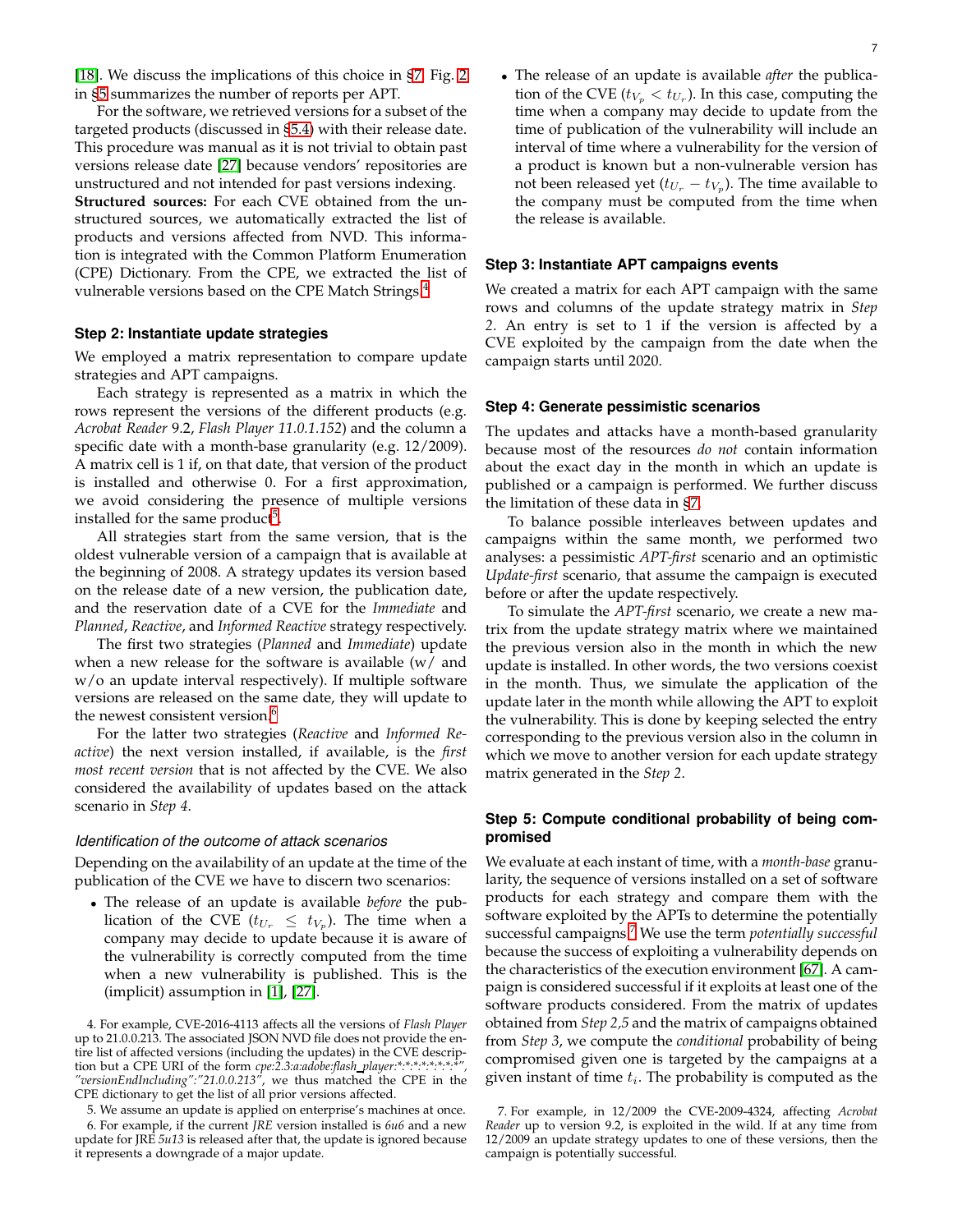number of potentially successful campaigns at time  $t_i$  over the total number of campaigns active at that instant of time.

<span id="page-7-5"></span>
$$
P(Compr|C, t = t_i) = \frac{|potentially\ successful\ campaigns_{t_i}|}{|active\ campaigns_{t_i}|}
$$
\n(2)

where:

- |potentially successful campaigns $t_i$ | is the number of active campaigns at time  $t_i$  that exploit at least one version of a product currently installed at that time.
- $|active\text{ }campaging_{t_i}|$  is the total number of active campaigns at time  $t_i$ .

We computed the  $|potentially$  successful campaigns $t_i$  by performing an element-wise product of the matrix of update strategy with each matrix describing an APT campaign. The resulting matrix identifies the versions that were installed *and* exploited by the campaign in a given month. With the sum of the rows of the resulting matrix, one obtains a vector of values  $\geq 0$  for each  $t_i$ .<sup>[8](#page-7-1)</sup> If an entry at time  $t_i$  is  $> 0$ , then the campaign is included in  $|potentially$  successful campaigns<sub>t<sub>i</sub></sub>.

The overall percentage of potentially successful campaigns over the total number of campaigns in the entire interval of time is computed as:

<span id="page-7-2"></span>
$$
P(Compr|C) = \frac{|potentially\ successful\ campaigns|}{|compaigns|}
$$

$$
= \frac{|\{C|\exists t_i : C \in potentially\ successful\ campaigns|}{|compaigns|}
$$
(3)

In other words, the total number of potentially successful campaigns is obtained from the set of campaigns that could be successful in at least one instant of time  $t_i$ . If a campaign can succeed in several instants of time, it is counted only once in the period of interest.

The number of software updates is obtained from the matrix representing the strategy, by counting the number of rows that contain at least one non-zero entry in the columns.

## **Step 6: Compare strategies effectiveness**

For each update strategy, we obtain from Eq. [3](#page-7-2) a probability of being compromised based on the sample of campaigns considered. To predict the range in which the probability of being compromised for the entire population of campaigns resides we compute a confidence interval (CI). In case of binary outcomes (success, failure), we compute the Agresti-Coull confidence interval [\[68\]](#page-13-6) that is recommended when the sample size is  $\geq$  40 [69]. From the CIs of different update strategies, we can then compare their performance. Two strategies are similar if their CIs significantly overlap.

We then determine the percentage of campaigns for which the two strategies behave in the same way by computing the proportion of campaigns that either succeeded or failed against both strategies. By computing the Agresti-Coull interval for the resulting proportion we obtain the range of similarity of the two strategies in terms of the percentage of campaigns that both succeed or failed against two update strategies.

<span id="page-7-1"></span>8. Values can be > 1 if campaigns can exploit different products.

<span id="page-7-0"></span>

Only for 11 APTs ( 13%) we were not able to find more than one resource for their campaigns. This is typically due APTs that are not particularly active or that are tracked by a single cyber-security company.

Fig. 2: Number of collected reports per APT.

# **5 DATASET**

We considered only APT groups that launched at least one campaign from 2008 to 01/2020 and for which a precise date for the campaign is present in at least one report.

The final database contains information about 86 APT groups. For the excluded APTs, we either did not find information for their campaigns, or the date of their campaign was not known. For example, the Kaspersky article [\[70\]](#page-13-7) provides a list of CVEs but does not provide information about the campaign when they were exploited. Fig. [2](#page-7-0) shows the distribution of reports per APT.

*For more than half of the APT campaigns saturation is reached with at most 5 distinct resources, while for some APTs we collected more than 15 and up to 22 different resources. Only for 11 APTs, we collected a single resource, which typically is a white paper containing detailed information about the APT's activity over an extended period of time.*

We now answer *[RQ1](#page-14-6)* with a quantitative analysis of the attack vectors employed, the vulnerabilities exploited, and the software products targeted.

## **5.1 Attack Vectors**

We analyzed the attack vectors exploited in the different campaigns with the presence and absence of software vulnerability. Tab. [6](#page-18-5) shows the different attack vectors and the number of campaigns in which are observed. We underline that a campaign can employ one or more attack vectors.<sup>[9](#page-7-3)</sup>

We can observe that spear phishing is the main attack vector [\[12\]](#page-19-0), present in 130 campaigns that do not exploit any vulnerability and 122 campaigns that exploit at least one vulnerability. Interestingly drive-by compromise is not only employed when a vulnerability is present but also used to facilitate campaigns that employ social engineering to trigger users to download malware.

We have 47 campaigns for which we do not know the attack vector. For 9 of them, the report identified the vulnerability exploited but not the attack vector.<sup>[10](#page-7-4)</sup> If this

<sup>9.</sup> For example, it is not uncommon to have campaigns that exploit both spearphishing and drive-by compromise.

<span id="page-7-4"></span><span id="page-7-3"></span><sup>10.</sup> For example, some vulnerabilities (e.g. CVE-2012-0158) can be exploited via spearphishing techniques and drive-by compromise.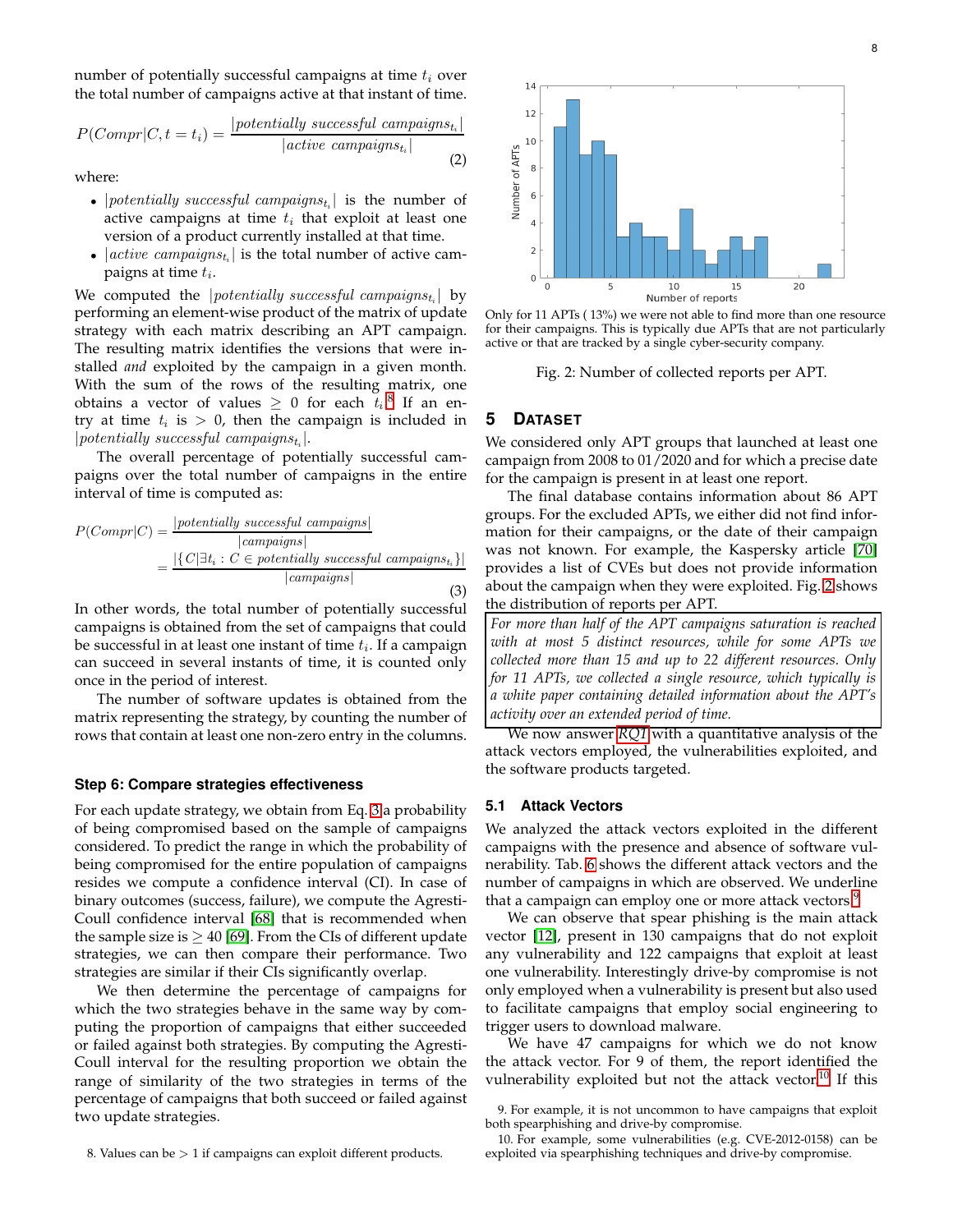|                                                                                                                                                                                                                               |                  | # of Campaigns       |
|-------------------------------------------------------------------------------------------------------------------------------------------------------------------------------------------------------------------------------|------------------|----------------------|
| Attack vector                                                                                                                                                                                                                 | w/o vuln         | w/ at least one vuln |
| Spear phishing                                                                                                                                                                                                                | $130*$           | $122*$               |
| Drive-by Compromise                                                                                                                                                                                                           | $15*$            | $34*$                |
| Supply Chain Compromise                                                                                                                                                                                                       | 5*               |                      |
| Valid Accounts                                                                                                                                                                                                                | $3*$             |                      |
| <b>External Remote Services</b>                                                                                                                                                                                               |                  |                      |
| Exploit Public-Facing Appl.                                                                                                                                                                                                   | $3*$             |                      |
| Replic. via Remov. Media                                                                                                                                                                                                      |                  |                      |
| Undetermined                                                                                                                                                                                                                  | $38*$            | 9*                   |
| Total                                                                                                                                                                                                                         | 197 (190 unique) | 174 (162 unique)     |
| $*$ and $*$ and $*$ and $*$ and $*$ and $*$ and $*$ and $*$ and $*$ and $*$ and $*$ and $*$ and $*$ and $*$ and $*$ and $*$ and $*$ and $*$ and $*$ and $*$ and $*$ and $*$ and $*$ and $*$ and $*$ and $*$ and $*$ and $*$ a |                  |                      |

Contains duplicates due to multiple attack vectors.

TABLE 7: Top 10 client-side and Top 10 server-side/O.S. products exploited

The products are obtained from the CVEs exploited in a campaign. If a CVE affects multiple products, all the software are considered. Products are distinguished in *client-side*, *server-side* application, and *O.S.*

| Vendor    | Product                | Software | # Campaigns (%) |
|-----------|------------------------|----------|-----------------|
| Microsoft | Office                 | Client   | 68 (41.9%)      |
| Microsoft | Windows 2008 Server    | O.S.     | 49 (30.2%)      |
| Microsoft | Windows 7              | O.S.     | 43 $(26.5\%)$   |
| Microsoft | Windows Vista          | O.S.     | 41 $(25.3\%)$   |
| Microsoft | Windows 2012 Server    | O.S.     | $39(24.0\%)$    |
| Adobe     | Flash Player (EOL)     | Client   | $35(21.6\%)$    |
| Microsoft | Windows 8.1            | O.S.     | 29 (17.9%)      |
| Microsoft | <b>Commerce Server</b> | Server   | 19 (11.7%)      |
| Microsoft | SOL server             | Server   | 19 (11.7%)      |
| Microsoft | Visual Basic           | Client   | 19 (11.7%)      |
| Microsoft | Visual FoxPro          | Client   | 19 (11.7%)      |
| Microsoft | BizTalk Server         | Server   | 18 (11.1%)      |
| Microsoft | Windows 10             | O.S.     | 18 (11.1%)      |
| Microsoft | Windows 8              | O.S.     | 14 $(8.6\%)$    |
| Microsoft | IE (EOL)               | Client   | $13(8.0\%)$     |
| Adobe     | <b>Acrobat Reader</b>  | Client   | $11(6.8\%)$     |
| Microsoft | .NET framework         | Client   | $5(3.1\%)$      |
| Adobe     | Air                    | Client   | $5(3.1\%)$      |
| Oracle    | JRE                    | Client   | $4(2.5\%)$      |
| Oracle    | IDК                    | Client   | $4(2.5\%)$      |

information is not present in the report, we avoided making assumptions. For the remaining campaigns, the information about the attack vector was vague or missing.<sup>[11](#page-8-1)</sup>

## **5.2 Popular Products and CVEs**

We observed 118 unique vulnerabilities exploited by the APTs in at least one campaign between 2008 and 2020. Some CVEs are exploited in several campaigns by different APTs.

Tab. [7](#page-18-6) shows the ten most targeted client-side applications and the ten most targeted server/O.S. products based on the exploited CVEs. A campaign is counted over different products if the CVE employed is applicable to different software products. For example, CVE-2012-0158 affects Office, SQL server, Visual Fox Pro, and Commerce Server.[12](#page-8-2) *Office* is by far the major target of campaigns followed by *Windows O.S.* and *Flash Player*. This is coherent with the attack vectors previously observed as they are commonly exploited via spearphishing with malicious attachments.

APTs tend to "share" vulnerabilities during their campaigns. Only 8 APTs (Stealth Falcon, APT17, Equation, Dragonfly, Elderwood, FIN8, DarkHydrus,

<span id="page-8-4"></span>

The number of unique vulnerabilities employed in *Unknown-Unknown (UU)* and *Known-Unknown (KU)* attack scenarios grows significantly in recent years, compared to the first years of observation. On average around 5 distinct vulnerabilities per year are exploited by APTs.

Fig. 3: Number of distinct vulnerabilities exploited over the years by different attack scenarios.

and Rancor) exploit CVEs that are not used by anyone else.[13](#page-8-3) We are aware of vulnerabilities (e.g CVE-2017-0144) that are associated with Equation and used by other APTs, but we did not find enough information about the date when the vulnerabilities were employed. Roughly 35% of the APTs exploit CVEs observed in campaigns of other groups. 17 APTs share 4 or more vulnerabilities, while many APTs sharing a single vulnerability have only exploited that vulnerability during their campaigns (14 out of 20).

#### **5.3 Evolution in exploiting vulnerabilities**

Fig. [3](#page-8-4) shows the evolution of the number of unique vulnerabilities exploited in the *\*-unknown* attack scenarios<sup>[14](#page-8-5)</sup> in our database. It represents a lower bound of the vulnerability exploited in the wild. Project Zero [\[72\]](#page-13-9) collects information about 0-days in the wild by including also unattributed attacks. The mean number of distinct vulnerabilities exploited per year is roughly 5. We can observe how the numbers grew significantly in recent years. However, it can be influenced by the limited number of reports for campaigns in the early period (2008-2011), where it was less likely to report information about cyber-attacks. The drop for 2019/2020 is due to the natural delay of publicly reporting campaigns caused by the proximity of the period of data collection with the date of the campaigns themself. Thus, we expect the values to be higher if recomputed in the future.

Looking at the occurrence of a CVE in an APT campaign, the majority of the APTs prefer to exploit CVE already published, with few APTs as exceptions.<sup>[15](#page-8-6)</sup>

## <span id="page-8-0"></span>**5.4 Software for Analysis of Update Strategies**

As discussed in [§4,](#page-14-7) the collection of update releases from vendors' websites is a manual procedure. Here, for a first approximations, we focus on collecting updates for a subset of all software targeted by APTs.

<span id="page-8-6"></span><span id="page-8-5"></span>15. Stealth Falcon, PLATINUM, APT17

<span id="page-8-2"></span><span id="page-8-1"></span><sup>11.</sup> For example, the Sony hack campaign in 2014 [\[71\]](#page-13-8).

<sup>12.</sup> We do not have information about the exact software targeted. For example, they could all have exploited Office.

<sup>13.</sup> Only three APTs have exploited more than one vulnerability during all their campaigns.

<span id="page-8-3"></span><sup>14.</sup> Either already reserved *(KU)* or not reserved *(UU)*.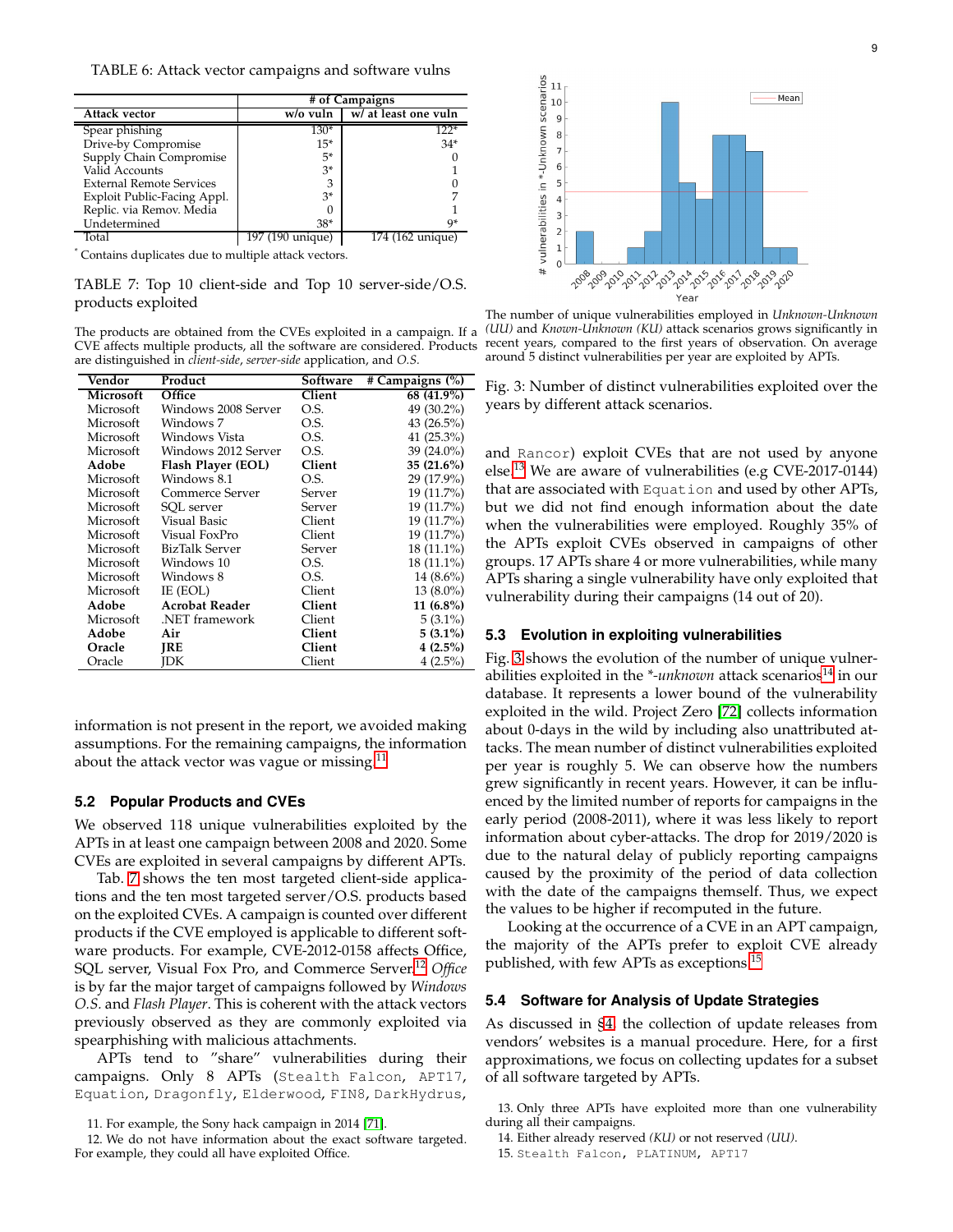Tab. [7](#page-18-6) shows the most targeted products by vendor. We decided to cover the most exploited client-side product for each vendor because (1) from Tab. [6](#page-18-5) most of the campaigns exploit attack vectors directed to client-side software and (2) it is not uncommon to have products from these vendors in an enterprise computer. For Adobe, the *Flash Player* product is end of life (EOL) thus we decided to include the other two software products *Reader* and *Air*. Even if *Flash Player* is EOL in 2020 we still think it is interesting to see how different update strategies would affect the security of enterprises because it has been frequently exploited in the last years. Also, vendors' EOL of products, unfortunately, does not coincide with the disappearance from the field and end of exploitation as we are observing with Internet Explorer [\[73\]](#page-13-10).

For a first approximation, we limited the analysis to the *Office* 2016 release only, as different releases (*Office* 2013, *Office* 365) can be seen as different products as they require buying a different license each. We considered the Knowledge Base (KB) updates from the Microsoft Update Catalog as the versions of the software. We assumed that KB updates for *Office* are cumulative, i.e. the package contains all previously released fixes.

*In summary, we collected releases of updates for 5 different software products from 3 different vendors: Office, Flash Player, Acrobat Reader, Air, and JRE. We considered only releases for Microsoft Windows O.S. as it covers at least half of the enterprise computers [\[74\]](#page-13-11). With this set of software products, we cover 44% of the campaigns (that exploit software vulnerabilities), 62% of the APT groups, and 33% of the CVEs.*

# **6 QUANTITATIVE ANALYSIS OF UPDATES**

We now present an analysis of the speed of exploitation of individual vulnerabilities and the prevalence of *\*-Unknown* and *Known-Known* attacks in APT campaigns. We then quantitatively evaluate the effectiveness and cost of the different update strategies against the APT campaigns.

#### **6.1 Survival Analysis**

We performed preliminary survival analysis on the vulnerabilities to compute the interval in months that passed from the publication of the CVE and the *first* campaign that exploited the CVE (exploit age). Fig. [4](#page-9-0) shows the Kaplan-Meier plot for all the products in our database and for the set of products discussed in [§5](#page-16-1) (*Office*, *Flash Player*, *Reader*, *Air*, and *JRE*). We can see that roughly 40% of the vulnerabilities are exploited for *the first time* before the publication. This is coherent with what was observed by Chen et al. [\[8\]](#page-18-0), where 49% of the CVEs are exploited before the NVD score is published. Furthermore, roughly 27% of the vulnerabilities are exploited *the first time*[16](#page-9-1) within a month from the publication from NVD showing that APTs are fast to exploit new CVE [\[75\]](#page-13-12). Another interesting fact is that a significant number of vulnerabilities are exploited a few months before the NVD publication. This phenomenon can be partially explained because the observation of attacks in the wild brings software vendors to know about the vulnerability and thus the publication of a CVE. It is important to underline that this value does not mean that ≈40% of the

<span id="page-9-0"></span>

The survival is based on the *first* time the CVE is exploited in a campaign. More than half of the vulnerabilities are exploited for the *first time* within one month from the publication. However, there is high survivability of a small set of CVEs (roughly 10%) that are exploited after more than 1 year from the publication. If we consider only *Office*, *Flash Player*, *Reader*, *Air*, and *JRE* the behavior is similar.

Fig. 4: Proportion of survival of CVE from publication (NVD) for all products and a subset (*Office*, *Flash Player*, *Reader*, *Air*, and *JRE*).

campaigns are unpreventable because 1) *\*-Unknown* attacks can exploit several vulnerabilities<sup>[17](#page-9-2)</sup> and 2) many of these CVEs are exploited multiple times from different APTs after months from their first exploitation.

If we only consider the vulnerabilities exploited the first time in *KK* attacks (as in [76]), we observe that roughly 47% of them are exploited within 30 days from their publica-tions<sup>[18](#page-9-3)</sup>. In contrast with previous results [77], we observed a long tail for part of the vulnerabilities, one out of 10 CVE is exploited after one year from its publication, and 1 out of 20 after more than two years.

## **6.2 Classification of APT campaigns**

Each APT campaign exploiting at least one vulnerability fits into one of these (possibly overlapping) groups:

- Campaigns with at least one *Known-Known (KK)* attack . In other words, the campaign exploited at least one vulnerability (either preventable or unpreventable) that was already present in the NVD database.
- Campaigns with at least one *Known-Unknown (KU)* attack. In other words, the campaign exploited at least one vulnerability (either preventable or unpreventable) that was not present in the NVD database but an entry was already reserved by MITRE.<sup>[19](#page-9-4)</sup>
- Campaigns with at least one *Unknown-Unknown (UU)* attack. In other words, the campaign exploited at least one vulnerability (either preventable or unpreventable) that was not even reserved by MITRE.

Out of 352 campaigns, less than half of them employ at least one vulnerability (Tab. [6\)](#page-18-5). Figure [5](#page-10-0) shows the resulting Venn diagram for the 162

<sup>17.</sup> A famous example is Stuxnet.

<span id="page-9-4"></span><span id="page-9-3"></span><span id="page-9-2"></span><sup>18.</sup> Bilge et al. [76] observed a similar value of roughly 42%

<span id="page-9-1"></span><sup>19.</sup> Thus, a small number of people known already some information about the vulnerability. E.g. vulnerability researchers.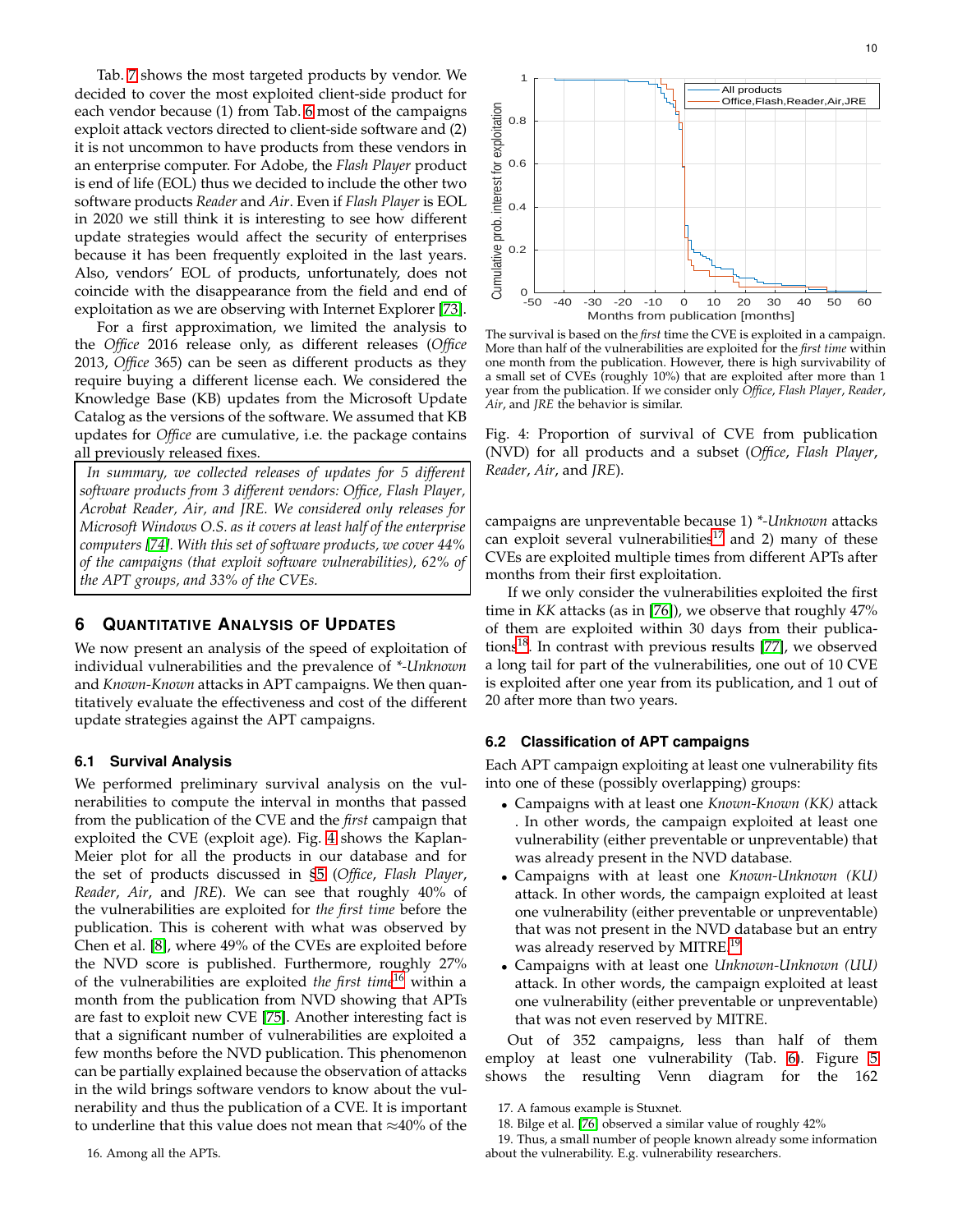<span id="page-10-0"></span>Campaigns w/ at least one Known-Unknown attack Campaigns w/ at least one  $10$ Unknown-Unknown attack



The majority of campaigns exploited at least one vulnerability in a *KK* attack (after publication by NVD and after reservation by MITRE). Only a few launched *UU* attacks (both before reservation by MITRE and before publication by NVD).

119

Fig. 5: Classification of APT Campaigns.

campaigns of interest. 119 out of 162 campaigns

employed only vulnerabilities in *Known-Known* attacks. *APTs heavily exploit known CVE to compromise their target. The prioritization of updates is thus a key factor that can significantly reduce the impact of APTs campaigns.*

## **6.3 Evaluation of software updates strategies**

We now answer *[RQ2](#page-14-0)* by applying our methodology ([§4\)](#page-14-7) to compute the overall probability of being compromised (Eq. [3\)](#page-7-2) in the interval of time [Jan 2008-Jan 2020] with the updates strategies and update interval presented in [§2](#page-14-8) for the software discussed in § [5.4.](#page-8-0) Tab. [8](#page-10-1) summarizes the results in terms of the number of updates required, the conditional probability and the odds ratio for the *optimistic* (*Update first*) and *pessimistic* (*APT first*) scenarios.

Updating the software as soon as a new release is available (*Immediate* strategy) provides the optimal lowerbound probability of being compromised. Even in this case, roughly 1 out of 4 campaigns can compromise the target. Although an immediate update can be applied in some critical situations, if we consider a more realistic approach in which the software is updated with some delay in the month (*Immediate* with *APT first*), the odds of being compromised increases by a factor of 5.

The *Planned* strategy provides a similar, although slightly better, probability of being compromised compared to a strategy that waits for the presence of public vulnerabilities (*Reactive* strategy). However, waiting to update when a CVE is published presents 8x times fewer updates. Thus, if an enterprise cannot keep up with the updates and need to wait before deploying them, can consider being simply reactive. For the *Planned* strategy the number of updates decreases with bigger intervals because the updates are shifted outside of the period of observation. If a longer update interval is used, the probability of being compromised increases by a factor of 9 and 20 for 3 months and 7 months update intervals respectively. Interestingly, for the 7 months delay, we have that the *Reactive* and *Informed Reactive* perform slightly better than the *Planned* strategy.

<span id="page-10-1"></span>TABLE 8: Optimistic (*Update first*) and pessimistic (*APT first*) overall *conditional* probability of being compromised for different update strategies and update interval with the associated # of updates for the period [01/2008-01/2020]

| Update   | Strategy          | #Updates | Prob.           | Odds                                        |
|----------|-------------------|----------|-----------------|---------------------------------------------|
| Interval |                   |          |                 | ( <i>Update first</i> $-APT$ <i>first</i> ) |
|          | Immediate         | 360      | $22.2 - 58.3\%$ | $1x-4.9x$                                   |
|          | Planned           | 357      | 58.3-63.9%      | $4.9x - 6.2x$                               |
| 1 Month  | Reactive          | 44       | $61.1 - 66.7\%$ | $5.5x - 7.0x$                               |
|          | Informed Reactive | 44       | 58.3-66.7%      | $4.9x - 7.0x$                               |
|          | Planned           | 350      | $72.2 - 75.0\%$ | $9.1x - 10.5x$                              |
| 3 Months | Reactive          | 44       | 73.6-76.4%      | $9.8x - 11.3x$                              |
|          | Informed Reactive | 44       | 73.6-76.4%      | $9.8x - 11.3x$                              |
|          | Planned           | 337      | 86.1-87.5%      | $21.7x - 24.5x$                             |
| 7 Months | Reactive          | 44       | 84.7-86.1%      | $19.4x - 21.7x$                             |
|          | Informed Reactive | 44       | 84.7-86.1%      | $19.4x - 21.7x$                             |

Comparing the *Reactive* and *Informed Reactive* strategies, there is a small advantage in knowing about not publicly known vulnerabilities only if the update interval is small. Once the enterprise waits 3 to 7 months, the vulnerability is now publicly known and actively exploited by the APTs.

We reported in Fig. [6](#page-11-0) the Agresti-Coull Interval for each update strategy for the different update intervals. The *Planned*, *Reactive*, and *Informed Reactive* strategies are almost identical as we see a significant overlap of the CI among these three strategies. The probability of being compromised lies within [52%-74%] for the *Planned* and *Informed Reactive* and [55%-77%] for the *Reactive* in the pessimistic scenario. In the case of an optimistic *Update-first* scenario, we observe that there is a clear difference between the *Immediate* and the *Planned* strategies, while this advantage is lost in the case of the pessimistic *APT-first* scenario. To evaluate the similarity we computed, for each pair of strategies, the proportion of campaigns that either succeeded or failed against both strategies. We estimate the Agresti-Coull CI for the resulting proportions. The results show that the *Planned* and *Reactive* behave in the same way for at least 90% up to 99% of the campaigns for a 1 month update interval, for 88% and up to 98% for a 3 months update interval, and for 92% up to 99% for a 7 months interval. While, the *Reactive* and *Informed Reactive* behave in the same way for 90% and up to 99% of the campaigns for a 1 months update interval, and for 94% up to 100% for a 3 and 7 months interval.

*Since hackers focus on new versions, a strategy that always updates to the new version but with a delay gives time to the APT to target and exploit a vulnerability. In contrast, a reactive approach that updates rarely might present to attackers an older version that does not include the new vulnerable code [78]. In other words, either you update always* and *immediately to the new versions or just updating lately has the same risk profile but cost you a lot more than updating rarely [79].*

# **7 LIMITATIONS**

The dataset obtained is based on publicly available reports. While this is just a small part of existing campaigns, this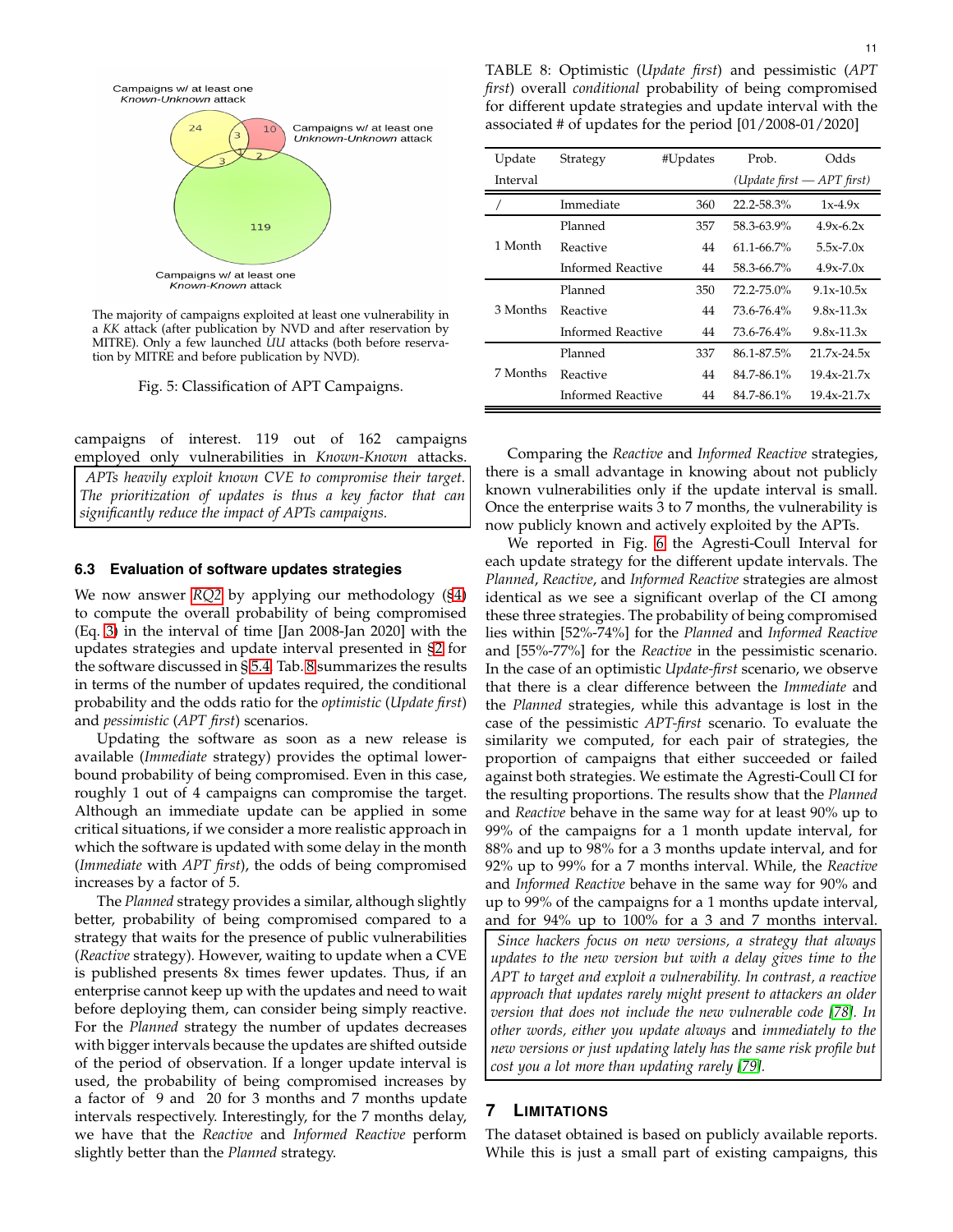<span id="page-11-0"></span>

(a) *Update-first* (optimist) scenario. There is a difference between the *Immediate* and the other strategies. However, *Planned*, *Reactive*, and *Informed Reactive* behave similarly thus updating to each new version with some delay or relying on reserved CVE does not worth it.



(b) *APT-first* (pessimist) scenario. The *Immediate* and *Planned* present a similar behavior for the 1 month update interval but differ with bigger intervals. In the pessimistic scenario the *Planned*, *Reactive*, and *Informed Reactive* behave similarly thus updating to each new version with some delay or relying on reserved CVE does not worth it.

Fig. 6: Agresti-Coull Interval (CI) for the update strategies with different update intervals

paper is the first that tries to aggregate a manually validated dataset of APTs campaigns, CVE, and vulnerable products and it is a first step in the direction of an open and extensive dataset on APT campaigns.

The process to obtain information about campaigns was semi- automated but required manual effort to analyze and to extract the key information about campaign dates, CVE, and attribution. We assume that this type of information reported by reputable security companies is not deliberately wrong, and our methodology strives to find multiple sources reporting the same campaign to control for possible errors. Since keyword-based automated searches (e.g. [25]) present limitations in the number of false associations that they generate, we decided that a manual approach would provide a more precise description of the APT ecosystem. Although the manual extraction of information from reports does not present difficulties, it can include erroneous matching of APT campaigns. To limit that, the manual analysis was performed by two researchers independently and inconsistencies were resolved by a third researcher.

We decided to ignore reports about campaigns where not enough information about the start and attribution was available. Thus, it is possible that certain vulnerabilities discussed in the reports are not included in the dataset.

We applied a conservative approach in extracting information from different reports reporting mutually disjoint CVEs exploited on the same date. Thus, potentially assuming fewer campaigns with a higher number of CVEs each. The probability of being compromised must be seen as an upper bound of what APT can achieve. However, the odds ratio between update strategies remains the same.

We relied on the NVD data as the industry standard but it is known to contain errors in the list of product names, CVE publication date [\[80\]](#page-13-13) and vulnerable versions [81], [82]. We leave for future work the application of these approaches to find inconsistencies. We relied on the data

of observation of the campaigns as reported in the reports we consulted. This information could be wrong and detect only a more recent campaign. We tried, when possible, to find multiple resources about the campaign. The collection of release dates for the software discussed in [§5.4](#page-8-0) is collected manually given that vendors' repositories are not intended for past versions. Thus, the releases collected and employed in the evaluation might have errors and this could affect the *Immediate* and *Planned* strategies.

We used a month-based date granularity for the publication of the CVE, the release of new versions, and the date of the campaigns because the exact day in a month in which the campaign started is not known. This decision has a potential impact on the results. If a campaign for a CVE published on 29/01/2017 started on 01/02/2017 then in our case the exploit age is one month, even if the CVE is exploited a few days after the publication. However, the results we observed (e.g. exploit age of vulnerabilities) are coherent with previous observations of attacks in the wild [76], thus we think that the number of these cases is minimal and do not affect the results.

The same considerations apply to the results in Tab. [8:](#page-10-1) if a release is performed on 15/02/2019 and a campaign exploiting the software is executed on 03/02/2019, the month granularity would traduce both actions as performed on 02/2019. We thus considered two complementary scenarios: an *optimistic* scenario (*Update first*) and a *pessimistic* scenario (*APT first*). In the *Update first* the example above will traduce in the defender be able to update before the execution of the campaign. While in the *APT first* we assumed the opposite.

Finally, those companies that have an update interval that is less than a month will present a probability of being compromised that stays between the *Immediate Update-first* and the *Immediate APT-first* scenarios.

We assumed that a campaign will be carried on from the date when the campaign started up to the end of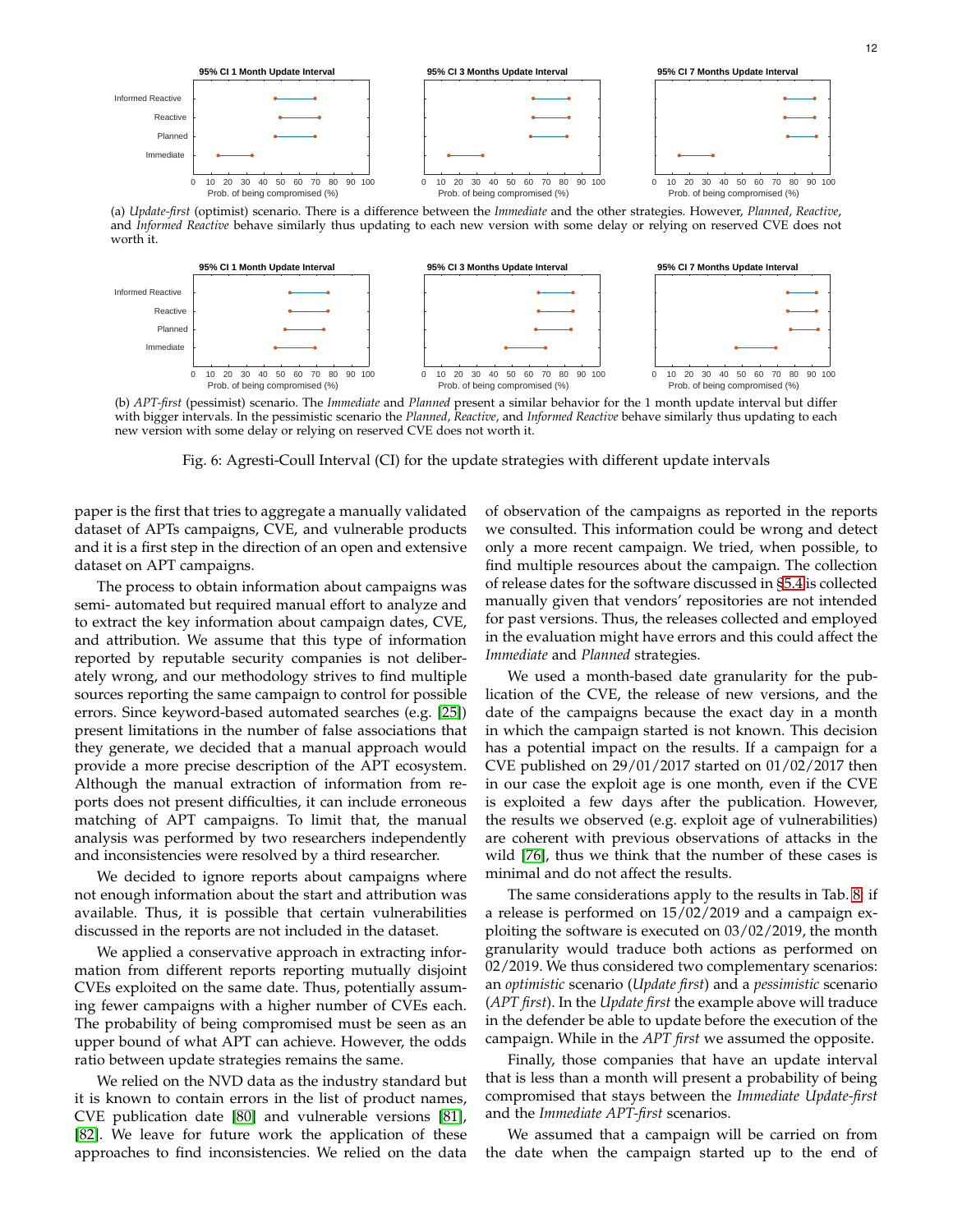the observation (i.e. 2020). This causes an inflation of the number of campaigns that are active at a given instant of time in Eq. [2.](#page-7-5) However, we follow a conservative approach and assumed that if an APT has access to a vulnerability it will always be able to employ it given that one is under attack. We discuss extensions in the [§8.](#page-16-2)

## **8 CONCLUSIONS AND FUTURE WORK**

In this work, we proposed *a methodology to quantitatively investigate the effectiveness and cost of software updates strategies against APT Campaign*. We applied the methodology to build a database of APT campaigns and presented an analysis of the attack vectors, vulnerabilities, and software exploited by 86 different APTs in more than 350 campaigns over 12 years. The database is publicly available on Zenodo [\[26\]](#page-12-7).

In contrast to expectation, we showed that preventive mechanisms like updates can influence the probability of being compromised by APT. However, software updates based on wrong measures of risk can be counterproductive. Our analysis shows that a purely *Reactive* update strategy (wait until a vulnerability gets out) presents results very similar to a *Planned* strategy (always update to the newest version), but with only 12% of the updates. Furthermore, the *Informed Reactive* strategy, where updates are applied based on reserved information about not publicly known vulnerabilities (e.g. by paying for information on 0-days), does not produce significant advantages compared to the *Reactive* strategy and it is useless if the enterprise has several months of delay before applying the update.

*In summary, for the broadly used products we analyzed, if you cannot keep updating always and immediately (e.g. because you must do regression testing before deploying an update), then being purely reactive on the publicly known vulnerable releases has the same risk profile than updating with a delay but costs significantly less.*

Future work can extend the analysis to a more complete set of software products and evaluate a subset of campaigns by targeted enterprises, attacker preferences, or network exposure based on IDS alerts [\[63\]](#page-13-4). To achieve that, one would require to have company-specific information to move from a conditional probability to an absolute probability.

We also plan to extend the evaluation by considering campaigns as active only for a limited period. Further data about the lifetime of campaigns in the wild is required.

# **ACKNOWLEDGMENTS**

We thank the student Veronica Chierzi for helping in the data collection of update releases. This work was partly funded by the European Union under the H2020 Programme under grant n. 830929 (CyberSec4Europe) and n.952647 (AssureMOSS).

## **REFERENCES**

- [1] P. Kotzias *et al.*, "Mind your own business: A longitudinal study of threats and vulnerabilities in enterprises," in *Proc. of NDSS-19*, 2019.
- [2] I. Pashchenko *et al.*, "A qualitative study of dependency management and its security implications," in *Proc. of ACM-CCS-20*, 2020.
- [3] M. Bozorgi et al., "Beyond heuristics: learning to classify vulnerabilities and predict exploits," in *Proc. of SIGKDD-10*, 2010.
- [4] L. Allodi and F. Massacci, "Comparing vulnerability severity and exploits using case-control studies," *TISSEC-14*, 2014.
- [5] L. Bilge *et al.*, "Riskteller: Predicting the risk of cyber incidents," in *Proc. of ACM-CCS-17*, 2017.
- [6] L. Allodi, "Economic factors of vulnerability trade and exploitation," in *Proc. of ACM-CCS-17*, 2017.
- <span id="page-12-0"></span>[7] J. Jacobs *et al.*, "Improving vulnerability remediation through better exploit prediction," in *Proc. of WEIS-19*, 2019.
- [8] H. Chen *et al.*, "Using twitter to predict when vulnerabilities will be exploited," in *Proc. of SIGKDD-19*, 2019.
- <span id="page-12-1"></span>[9] L. Allodi *et al.*, "The work-averse cyberattacker model: Theory and evidence from two million attack signatures," *Risk Analysis*, 2021.
- [10] A. Rot and B. Olszewski, "Advanced persistent threats attacks in cyberspace. threats, vulnerabilities, methods of protection," in *Proc. of FedCSIS-17*, 2017.
- [11] A. Lemay *et al.*, "Survey of publicly available reports on advanced persistent threat actors," *Computers & Security*, 2018.
- [12] T. Urban *et al.*, "Plenty of phish in the sea: Analyzing potential pre-attack surfaces," in *Proc. of ESORICS-20*, 2020.
- [13] P. Chen *et al.*, "A study on advanced persistent threats," in *Proc. of IFIP-14*, 2014.
- [14] M. Marchetti *et al.*, "Analysis of high volumes of network traffic for advanced persistent threat detection," *Computer Networks*, 2016.
- [15] T. Steffens, *Attribution of Advanced Persistent Threats How to Identify the Actors Behind Cyber-Espionage*. Springer, 2020.
- <span id="page-12-2"></span>[16] Kaskersky, 2016, https://securelist.com/cve-2015-2545-overviewof-current-threats/74828/. Accessed: 2020-11-01.
- <span id="page-12-3"></span>[17] Crowdstrike, 2014, https://www.crowdstrike.com/blog/frenchconnection-french-aerospace-focused-cve-2014-0322-attackshares-similarities-2012/. Accessed: 2020-11-01.
- [18] X. Bouwman *et al.*, "A different cup of ti? the added value of commercial threat intelligence," in *Proc. of USENIX-20*, 2020.
- [19] V. G. Li *et al.*, "Reading the tea leaves: A comparative analysis of threat intelligence," in *Proc. of USENIX-19*, 2019.
- [20] M. Ussath et al., "Advanced persistent threats: Behind the scenes," in *Proc. of CISS-16*, 2016.
- [21] N. Virvilis and D. Gritzalis, "The big four what we did wrong in advanced persistent threat detection?" in *Proc. of ARES-13*, 2013.
- <span id="page-12-4"></span>[22] L. Anthony (Tony) Cox Jr, "What's wrong with risk matrices?" *Risk Analysis: An International Journal*, vol. 28, 2008.
- <span id="page-12-5"></span>[23] H. Kunreuther, "Risk analysis and risk management in an uncertain world 1," *Risk Analysis: An International Journal*, vol. 22, 2002.
- <span id="page-12-6"></span>[24] D. A. Scheufele and D. Tewksbury, "Framing, agenda setting, and priming: The evolution of three media effects models," *Journal of communication*, vol. 57, 2007.
- [25] G. Laurenza and R. Lazzeretti, "daptaset: A comprehensive mapping of apt-related data," in *Proc. of FINSEC-19*, 2019.<br>G. D. Tizio et al., "Advanced Persistent
- <span id="page-12-7"></span>[26] G. D. Tizio *et al.*, "Advanced Persistent Threats (APTs) campaigns database," 2022. [Online]. Available: <https://doi.org/10.5281/zenodo.6514817>
- [27] A. Nappa *et al.*, "The attack of the clones: A study of the impact of shared code on vulnerability patching," in *Proc. of SSP-15*, 2015.
- [28] C. Xiao *et al.*, "From patching delays to infection symptoms: Using risk profiles for an early discovery of vulnerabilities exploited in the wild," in *Proc. of USENIX-18*, 2018.
- [29] C. Bogart *et al.*, "How to break an API: cost negotiation and community values in three software ecosystems," in *Proc. of FSE'16*,
- <span id="page-12-8"></span>2016.<br>[30] SANS, "Sans vulnerability management sur-<br>2019," 2019, https://www.sans.org/readingvey 2019," 2019, https://www.sans.org/readingroom/whitepapers/analyst/membership/38900. Accessed: 2020-12-01.
- [31] P. Giura and W. Wang, "A context-based detection framework for advanced persistent threats," in *Proc. of ICCS-12*, 2012.
- [32] W. Zhao *et al.*, "Extended petri net-based advanced persistent threat analysis model," in *Computer Engineering and Networking*, 2014.
- [33] P. Bhatt *et al.*, "Towards a framework to detect multi-stage advanced persistent threats attacks," in *Proc. of SOSE-14*, 2014.
- [34] S. Chandran *et al.*, "An efficient classification model for detecting advanced persistent threat," in *Proc. of ICACCI-15*, 2015.
- [35] I. Friedberg et al., "Combating advanced persistent threats: From network event correlation to incident detection," *Computers & Security*, 2015.
- [36] M. Marchetti et al., "Countering advanced persistent threats through security intelligence and big data analytics," in *Proc. of CyCon-16*, 2016.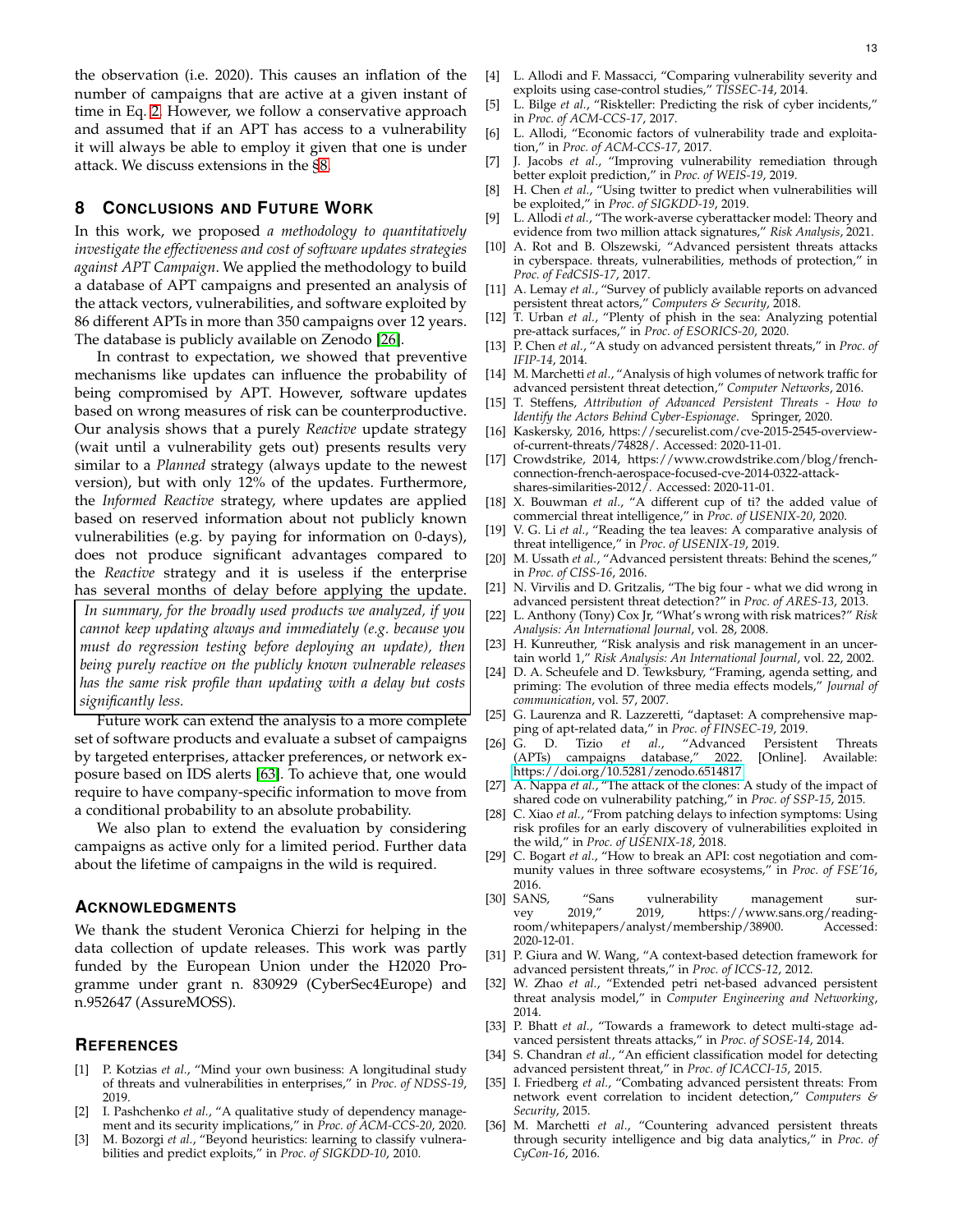- [37] G. Brogi and V. V. T. Tong, "Terminaptor: Highlighting advanced persistent threats through information flow tracking," in *Proc. of NTMS-16*, 2016.
- [38] K. Pei et al., "HERCULE: attack story reconstruction via community discovery on correlated log graph," in *Proc. of ACSAC-16*, 2016.
- [39] I. Ghafir *et al.*, "Detection of advanced persistent threat using machine-learning correlation analysis," *Future Generation Comp. Syst.*, 2018.
- [40] D. Sahabandu *et al.*, "DIFT games: Dynamic information flow tracking games for advanced persistent threats," in *Proc. of IEEE CDC-18*, 2018.
- [41] X. Shu *et al.*, "Threat intelligence computing," in *Proc. of ACM-CCS-18*, 2018.
- [42] S. M. Milajerdi *et al.*, "HOLMES: real-time APT detection through correlation of suspicious information flows," in *Proc. of SSP-19*, 2019.
- [43] Y. Shen and G. Stringhini, "ATTACK2VEC: leveraging temporal word embeddings to understand the evolution of cyberattacks," in *Proc. of USENIX-19*, 2019.
- [44] W. U. Hassan *et al.*, "Tactical provenance analysis for endpoint detection and response systems," in *Proc. of SSP-20*, 2020.
- [45] X. Han *et al.*, "Unicorn: Runtime provenance-based detector for advanced persistent threats," in *Proc. of NDSS-20*, 2020.
- [46] A. Alsaheel *et al.*, "Atlas: A sequence-based learning approach for attack investigation," in *Proc. of USENIX-21*, 2021.
- [47] P. Hu *et al.*, "Dynamic defense strategy against advanced persistent threat with insiders," in *Proc. of INFOCOM-15*, 2015.
- [48] L. Yang *et al.*, "A risk management approach to defending against the advanced persistent threat," *IEEE Transactions on Dependable and Secure Computing*, 2018.
- [49] X. Liao *et al.*, "Acing the IOC game: Toward automatic discovery and analysis of open-source cyber threat intelligence," in *Proc. of ACM-CCS-16*, 2016.
- [50] K. Satvat *et al.*, "EXTRACTOR: extracting attack behavior from threat reports," in *Proc. of EuroSP'21*, 2021.
- <span id="page-13-0"></span>[51] F. Barr-Smith *et al.*, "Survivalism: Systematic analysis of windows malware living-off-the-land," in *Proc. of SSP-21*, 2021.
- [52] J. Sexton *et al.*, "Attack chain detection," *Statistical Analysis and Data Mining*, 2015.
- [53] M. Almukaynizi *et al.*, "Proactive identification of exploits in the wild through vulnerability mentions online," in *Proc. of CyCon-17*, 2017.
- [54] C. Sabottke *et al.*, "Vulnerability disclosure in the age of social media: Exploiting twitter for predicting real-world exploits," in *Proc. of USENIX-15*, 2015.
- <span id="page-13-1"></span>[55] D. W. Woods and R. Böhme, "Systematization of knowledge: Quantifying cyber risk," in *Proc. of S&P-21*, 2021.
- [56] Y. Liu *et al.*, "Cloudy with a chance of breach: Forecasting cyber security incidents," in *Proc. of USENIX-15*, 2015.
- [57] A. Sarabi *et al.*, "Patch me if you can: A study on the effects of individual user behavior on the end-host vulnerability state," in *Proc. of PAM-17*, 2017.
- [58] A. Arora *et al.*, "An empirical analysis of software vendors' patch release behavior: Impact of vulnerability disclosure," *Inf. Syst. Res.*, 2010.
- [59] S. Clark *et al.*, "Moving targets: Security and rapid-release in firefox," in *Proc. of ACM-CCS-14*, 2014.
- [60] A. Ozment and S. E. Schechter, "Milk or wine: Does software security improve with age?" in *Proc. of USENIX-06*, 2006.
- <span id="page-13-2"></span>[61] Y. Beres *et al.*, "Analysing the performance of security solutions to reduce vulnerability exposure window," in *Proc. of ACSAC-08*, 2008.
- <span id="page-13-3"></span>[62] B. C. Ezell *et al.*, "Probabilistic risk analysis and terrorism risk," *Risk Analysis*, vol. 30, 2010.
- <span id="page-13-4"></span>[63] L. Allodi and F. Massacci, "Security events and vulnerability data for cybersecurity risk estimation," *Risk Analysis*, vol. 37, 2017.
- <span id="page-13-5"></span>[64] R. Anderson *et al.*, "Measuring the changing cost of cybercrime," in *In Proc. of WEIS-19*, 2019.
- [65] S. Dambra *et al.*, "Sok: Cyber insurance technical challenges and a system security roadmap," in *Proc. of SSP-20*, 2020.
- [66] ThaiCERT, 2019, [https://www.thaicert.or.th/downloads/files/A](https://www.thaicert.or.th/downloads/files/A_Threat_Actor_Encyclopedia.pdf ) Threat Actor Encyclopedia.pdf. Accessed: 2020-06-01.
- [67] S. Dashevskyi et al., "TESTREX: a testbed for repeatable exploits," in *Proc. of CSET'14*, 2014.
- <span id="page-13-6"></span>[68] A. Agresti and B. A. Coull, "Approximate is better than "exact" for interval estimation of binomial proportions," *The American Statistician*, vol. 52, 1998.
- [69] L. D. Brown *et al.*, "Interval Estimation for a Binomial Proportion," *Statistical Science*, vol. 16, 2001.
- <span id="page-13-7"></span>[70] Kaspersky, "Equation group: questions and answers," 2015. [Online]. Available: https://media.kasperskycontenthub.com/wp-content/uploads/sites/43/2018,
- <span id="page-13-8"></span>[71] Novetta, "Operation blockbuster - unraveling the long thread of the sony attack," 2016, https://www.operationblockbuster.com/wp-content/uploads/2016/02/Opera Accessed: 2020-10-01.
- <span id="page-13-9"></span>[72] ProjectZero, "0day "in the wild"," 2021, https://googleprojectzero.blogspot.com/p/0day.html. Accessed: 2021-05-15.
- <span id="page-13-10"></span>[73] Kaspersky, 2020, https://securelist.com/ie-and-windows-zeroday-operation-powerfall/97976/. Accessed: 2020-12-01.<br>I. Stevanovic, "Operating system market
- <span id="page-13-11"></span>[74] I. Stevanovic, "Operating system market share is still alone at the top!" 2020, https://kommandotech.com/statistics/operating-systemmarket-share/. Accessed: 2021-01-04.
- <span id="page-13-12"></span>[75] FireEye, "Think fast: Time between disclosure, patch release and vulnerability for vulnerability management, part two," 2020, https://www.fireeye.com/blog/threat-research/2020/04/time-between-disclo Accessed: 2020-10-01.
- [76] L. Bilge and T. Dumitras, "Before we knew it: an empirical study of zero-day attacks in the real world," in *Proc. of ACM-CCS-12*, 2012.
- [77] K. Nayak *et al.*, "Some vulnerabilities are different than others studying vulnerabilities and attack surfaces in the wild," in *Proc. of RAID-14*, 2014.
- [78] S. Dashevskyi *et al.*, "A screening test for disclosed vulnerabilities in FOSS components," *IEEE Trans. Software Eng.*, vol. 45, 2019.
- [79] F. Massacci *et al.*, "Solarwinds and the challenges of patching: Can we ever stop dancing with the devil?" *IEEE Secur. Priv.*, vol. 19, 2021.
- <span id="page-13-13"></span>[80] A. Anwar *et al.*, "Cleaning the nvd: Comprehensive quality assessment, improvements, and analyses," *IEEE TDSC*, 2021.
- [81] Y. Dong *et al.*, "Towards the detection of inconsistencies in public security vulnerability reports," in *Proc. of USENIX-19*, 2019.
- [82] V. H. Nguyen *et al.*, "An automatic method for assessing the versions affected by a vulnerability," *Empirical Software Engineering*, 2016.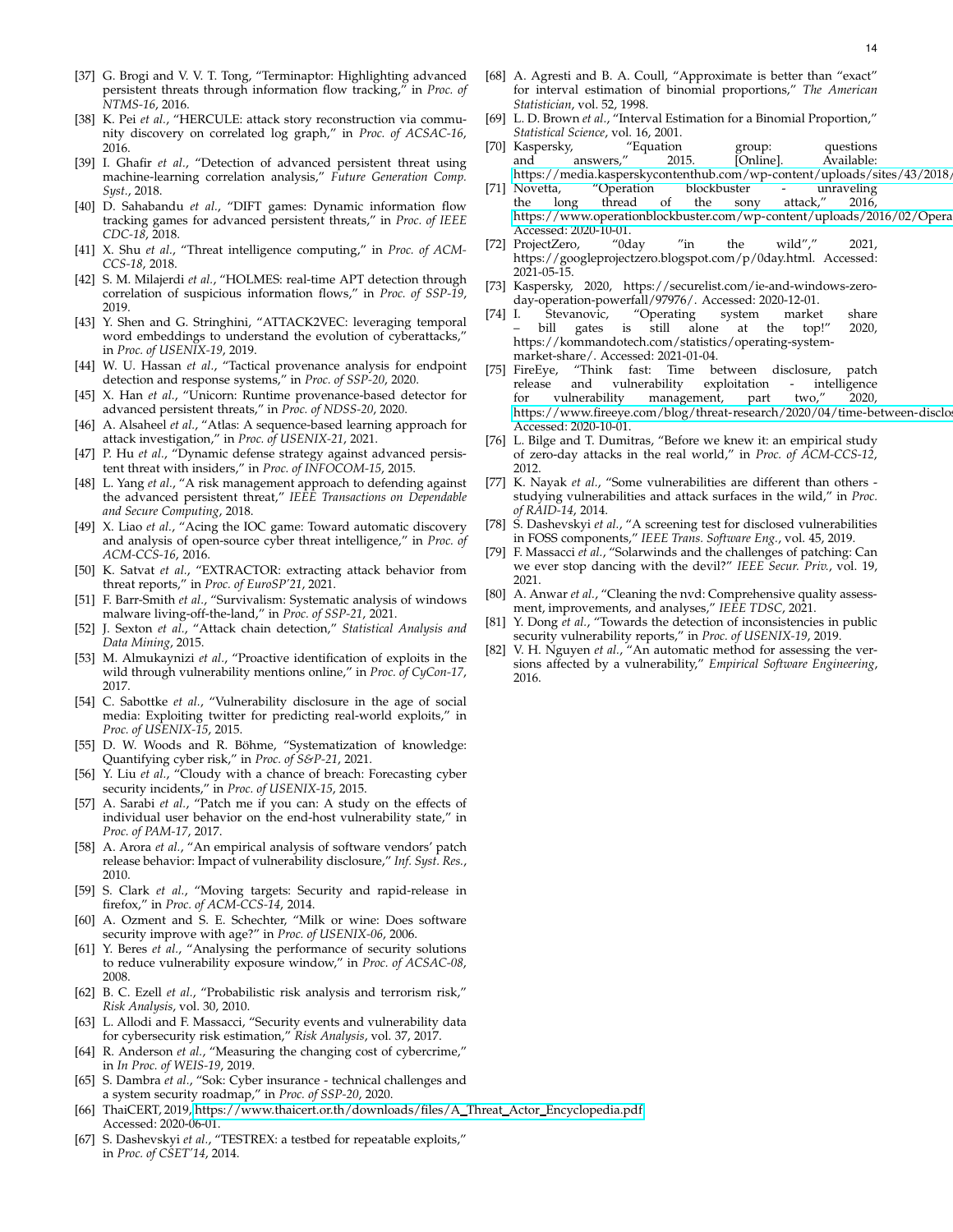# Dataset and Replication Guide - Software Updates Strategies: a Quantitative Evaluation against Advanced Persistent Threats

Giorgio Di Tizio, Michele Armellini, Fabio Massacci

✦

**Abstract**—This is the replication guide for the paper *Software Updates Strategies: a Quantitative Evaluation against Advanced Persistent Threats*

# **1 INTRODUCTION**

THE supplementary materials in this paper provides<br>additional information about the terminology used ([§2\)](#page-14-8),<br>the data collection precedure  $(S<sup>2</sup>)$ , the structure of the HE supplementary materials in this paper provides the data collection procedure ([§3\)](#page-14-9), the structure of the database ([§4\)](#page-14-7), the state-of-the-art on APTs ([§5\)](#page-16-1), the dataset ([§6](#page-16-3) and [§7\)](#page-16-0), and the methodology applied to evaluate efficacy of update strategies ([§8\)](#page-16-2).

# <span id="page-14-8"></span>**2 LISTS OF TERMS**

Tab. [1,](#page-15-2) [2,](#page-15-0) and [3](#page-15-3) contain the terminology that is used in the paper. Some of these definitions are taken from the STIX specification<sup>[1](#page-14-1)</sup>.

# <span id="page-14-9"></span>**3 PROCEDURE FOR DATA COLLECTION**

We describe the manual procedure employed to collect data about APT campaigns and software updates from unstructured resources like technical reports and vendors' websites.

# **3.1 Collection of APT campaigns**

We started from the list of APT groups obtained from MITRE [\[1\]](#page-18-7). For each group:

- <span id="page-14-6"></span>1) we searched in the ThaiCERT Threat Group Cards v1.01 [\[2\]](#page-18-4) the resources describing campaigns associated with the group<sup>[2](#page-14-2)</sup>.
- <span id="page-14-0"></span>2) we manually read each resource to identify the characteristics of the campaign in terms of date of execution, attack vector(s), and CVE(s) exploited. If a resource contains a date<sup>[3](#page-14-3)</sup>, we created an entry that identify the campaign by its date of execution with additional information about the CVE exploited and the attack vector (technique): <*APT name,CVE exploited,date start*>, <*APT name,technique,date start*>. If multiple attack

- *M. Armellini is with University of Trento, Italy.*
- *F. Massacci is with University of Trento, Italy and Vrije Universiteit Amsterdam, The Netherlands.*

<span id="page-14-1"></span>1. https://oasis-open.github.io/cti-documentation/resources#stix-20-specific**atitischeldenteral** 

<span id="page-14-3"></span><span id="page-14-2"></span>3. With at least a month-base granularity.

vectors/CVEs are employed in a campaign, we added one entry for each distinct attack vector/CVE.

3) we searched for additional resources by web searches using as keywords: "*APT name* CVE". We collected new resources until saturation was reached. For each new resource we reapplied [2\)](#page-14-0).

## **3.2 Collection of Software updates**

We collected the information about the date and version of updates for 5 client-side applications: *Office 2016* , *Acrobat Reader* , *Flash Player* , *Air*, and *JRE*. We visited the official websites of the vendors (*Microsoft* , *Adobe*, and *Oracle*) and searched for the web pages containing information about the releases and security updates for the products of interest. As vendors' repositories are highly unstructured and not intended for past version indexing we manually collected the date of release and version. In the case of old versions or EOL products, we relied on the Internet Archive $^4$  $^4$  or external resources like JPCERT<sup>[5](#page-14-5)</sup> and Wikipedia.

# <span id="page-14-7"></span>**4 NEO 4 J DATABASE**

We present the structure of the Neo4j database describing the nodes, their properties, and their relationships.

We extended our dataset with the malware, tools, and techniques associated with each APT using the *pyattck* library [\[3\]](#page-18-8). We then associated a list of aliases to each APT using the *MISP ThreatActor galaxy* [\[4\]](#page-18-9).

## **4.1 Node Labels**

## *APT*

This node label follows the lines of the STIX Threat Actor type. The information has been manually extracted from MITRE Att&ck. The node contains the following data:

• labels: describes the type of APT. For example, possible values are activist, criminal, crime-syndicate, nationstate;

<sup>•</sup> *G. Di Tizio (corresponding author) is with University of Trento, Italy. E-mail: giorgio.ditizio@unitn.it*

<sup>2.</sup> At the time of writing a newer version (v2.0) is available at the ThaiCERT website.

<sup>•</sup> name: is the name of the threat group as in MITRE

<sup>4.</sup><https://archive.org/>

<span id="page-14-5"></span><span id="page-14-4"></span><sup>5.</sup><https://www.jpcert.or.jp/english/about/>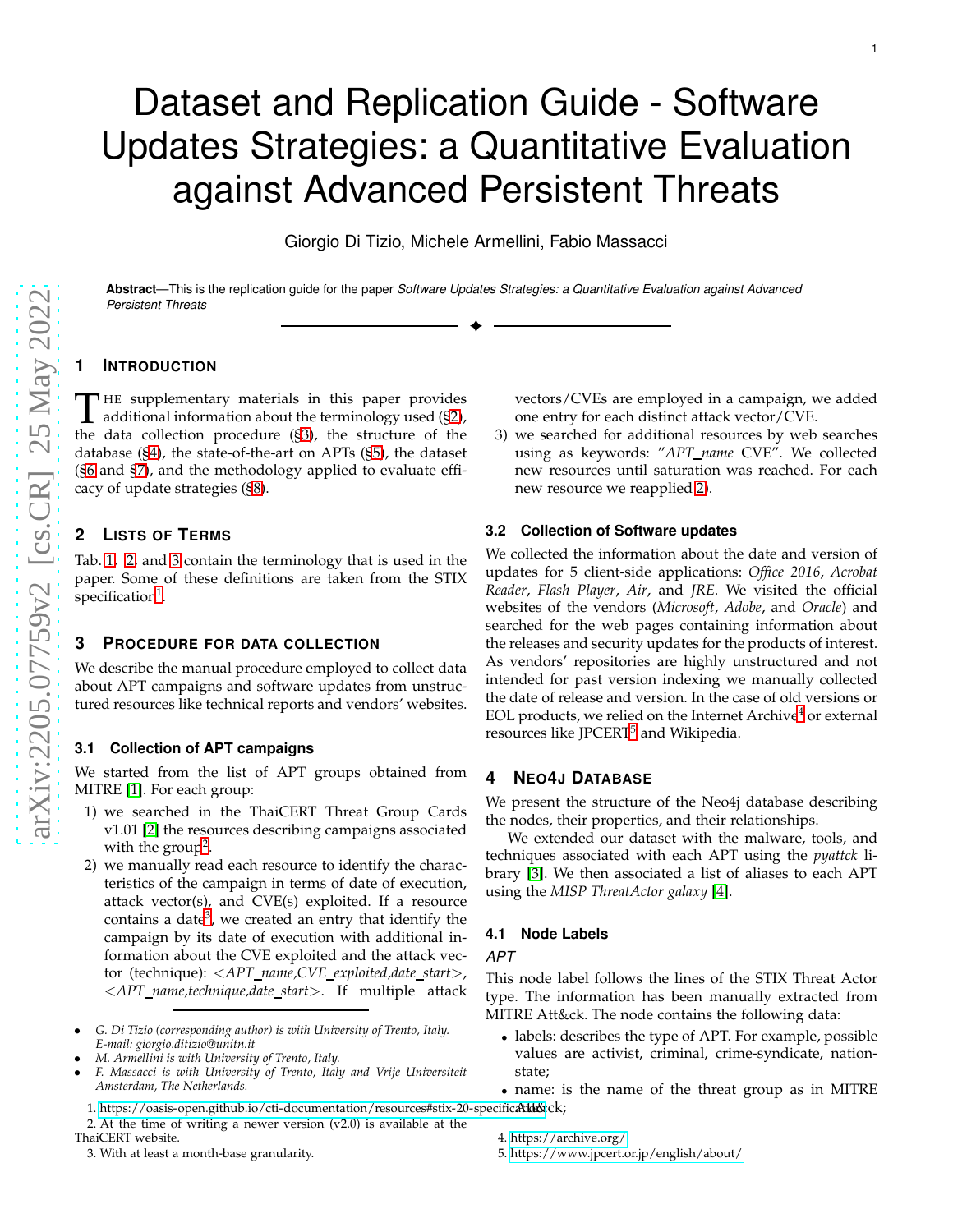# TABLE 1: Nodes Terminology

<span id="page-15-2"></span>

| APT           | A sophisticated group involved in malicious cyber activities.                                                  |
|---------------|----------------------------------------------------------------------------------------------------------------|
| Vulnerability | A software flaw that can result in a security breach or a violation of the system's security policies.         |
| Campaign      | Time-bounded set of activity, carried out by an APT, that uses particular techniques against a set of targets. |
| Technique     | A method employed to achieve a specific goal like initial access, privilege escalation, etc.                   |
| Product       | A software product that is vulnerable to at least one vulnerability exploited by an APT.                       |
| Version       | A specific release of a software product that is vulnerable to at least one vulnerability exploited by an APT. |
| Country       | Allegedly country of origin of an APT.                                                                         |
|               |                                                                                                                |

## TABLE 2: Measures Terminology

<span id="page-15-0"></span>

| Reserved time $t_{V_r}$       | Time when a CVE entry for a vulnerability is reserved by MITRE.                                                 |
|-------------------------------|-----------------------------------------------------------------------------------------------------------------|
|                               |                                                                                                                 |
| Published time $t_{V_n}$      | Time when the CVE for the vulnerability is published in NVD.                                                    |
| Exploited time $t_{V_e}$      | Time when a campaign is being observed to start.                                                                |
| Update Release time $t_{U_r}$ | Time when the version of a software product is released.                                                        |
| Observed time $t_{\alpha}$    | Time when a product with a given version is observed to be vulnerable to a vulnerability.                       |
| Updated time $t_{patched}$    | Time when a software product is updated to a non vulnerable version.                                            |
| Exploit Age                   | Interval of time between the publication of a CVE and the first observation of the vulnerability in a campaign. |

TABLE 3: Common terms

<span id="page-15-3"></span>

| 0-day vulnerability   | A vulnerability exploited $w/o$ an update<br>available. |
|-----------------------|---------------------------------------------------------|
| Unknown vulnerabil-   | A vulnerability exploited when it was not               |
| ity                   | publicly known yet.                                     |
| Unknown attack vector | The attack vector was either not specified              |
|                       | in the report or was not known.                         |
| CVE.                  | An unique identifier associated to a vul-               |
|                       | nerability by MITRE.                                    |
|                       |                                                         |

- description: is a short description of the group;
- goals: are the goals of the APT. For example, financial gain, espionage, and sabotage;

# *Country*

This node label contains the following data:

• name: is the name of the Country. It represents the Country in which an APT is allegedly to have origin/location according to the resources consulted. We did not make any assumption on the country origin of an APT because attribution is a well-known problem in the threat intelligence field. [\[5\]](#page-18-10)

# *Alias*

This node label contains the following data:

• name: is another name with which the APT is called. For example, APT 18<sup>[6](#page-15-1)</sup>, is called *Dynamite Panda* by Crowdstrike, *Scandium* by Microsoft, *Wekby* by Palo Alto, etc.;

## *Identity*

This node label represents a sector that is targeted by a certain APT. The following parameters are used:

• name: is the name of the sector. For example energy, defense, telecommunications, etc.;

# *Vulnerability*

This node label describes a vulnerability exploited by a certain APT. The following properties are present:

- name: is the CVE associated with the vulnerability. For example CVE-2016-4113;
- <span id="page-15-1"></span>6. It is the name used by MITRE Att&ck.
- baseScore: is the CVSS Severity and Metrics Base Score of the CVE (v2 or v3);
- reservedDate: is the date when the CVE has been *reserved* by MITRE (in the format MM-YYYY);
- publishedDate: is the date when the CVE has been *published* in NVD (in the format MM-YYYY). The date when NIST publishes a CVE could differ from the date when the CVE is reserved by MITRE [\[6\]](#page-18-0);

# *Campaign*

This node label describes a campaign carried by a certain APT. It contains:

• date start: is the date when the campaign was first observed;

We ignore the date of the end of the campaign due to the fact that this information is not reliable, if not absent at all, in the reports analyzed.

# *Malware*

This node label describes the malware used by certain APTs. It contains:

- name: is the name associated with the malware;
- platform: is the list of platforms that are vulnerable to the malicious software. For example Windows, Linux, macOS;

# *Tool*

This node label describes a legitimate tool available that is exploited by a threat actor during their campaigns. Each node contains:

• name: is the name of the tool. For example, *Winexe*;

# *Technique*

This node label describes a technique used by an APT to compromise the target. It contains:

- name: is the name of the technique as define in MITRE Att&ck. For example, *File and Directory Discovery*;
- tactic: is the goal for which this technique is used. For example, *initial access*, *command-and-control*, etc.;
- platforms: is the platform affected. For example, Linux, Windows, macOS;
- permissions: are the permissions required to implement this technique. For example, user, administrator, etc.;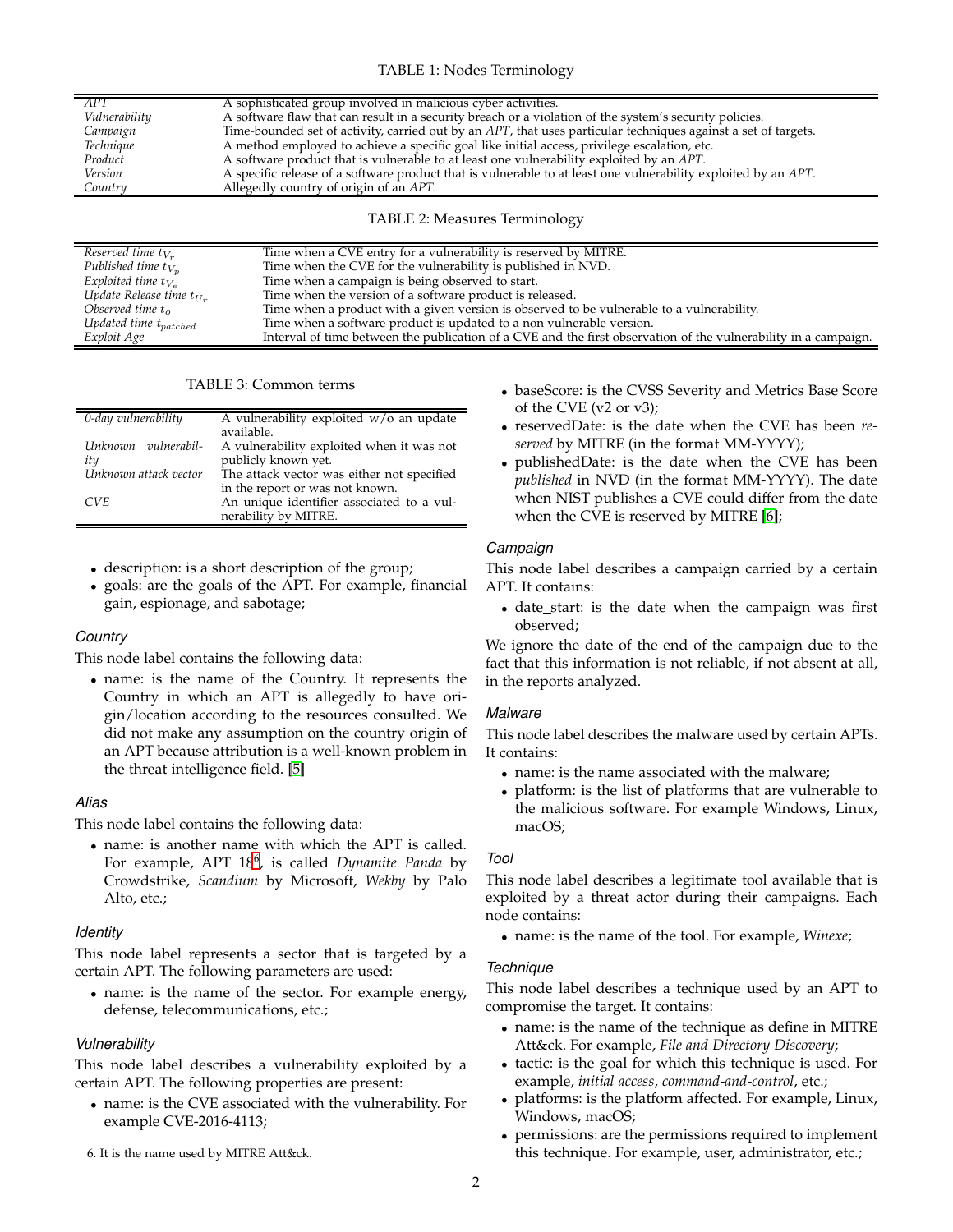# *Product*

This node label describes a software product that is vulnerable to at least a CVE exploited by an APT. It contains the following property:

• name: is the name of the product. For example, Internet Explorer;

# *Version*

This node label describes the version related to a specific software product for which a CVE has been published. It contains the following properties:

- name: is the version of the product;
- product: is the name of the product;
- update: is the name of the update, if any. For example *sp1* for Windows XP;
- os: operating system(s) where the product can run;

# **4.2 The Relationships**

The graph database presents different relationships that link nodes:

- *APT* <sup>*uses*</sup>→*Malware*: defines which malware is used by a certain APT;
- *APT* <sup>*uses*</sup>/*Tool*: defines which tool is used by a certain APT;
- *APT*<sup>'uses</sup>>Technique: defines which technique is used by a certain APT;
- *APT*<sup>origin</sup>>Country: defines the allegedly country of origin of an APT;
- *APT* <<sup>*A*ttributed\_to</sup> Campaign: describes a campaign allegedly to be attributed to a certain APT;
- Campaign  $\xrightarrow{targets}$ *Vulnerability*: describes which CVE is exploited in a specific campaign;
- *APT*<sup>targets</sup>>Identity: defines which sector is targeted by a certain APT;
- *APT*  $\leftarrow$ <sup>*alias*</sup> *Alias*: defines a relation between the names associated by different companies to a certain APT;
- Product<sup>*has*</sup>>Version: defines which version are associated to a product;
- Version  $\frac{v \overline{u} \overline{v} + \overline{v} + \overline{v} + \overline{v} + \overline{v} + \overline{v} + \overline{v} + \overline{v} + \overline{v} + \overline{v} + \overline{v} + \overline{v} + \overline{v} + \overline{v} + \overline{v} + \overline{v} + \overline{v} + \overline{v} + \overline{v} + \overline{v} + \overline{v} + \overline{v} + \overline{v} + \overline{v} + \overline{v} + \overline{v} + \overline{v} + \overline{v} + \overline{$ affect a version of a product.
- Campaign **employs** Technique: defines which Technique is used to perform the *initial access*. This is based on the MITRE Att&ck Enterprise Initial Access section.

# <span id="page-16-1"></span>**5 STATE-OF-THE-ART RESEARCH QUESTIONS**

Tab. [4](#page-17-0) shows the research questions of the SoA and the related results concerning APTs and TI in the different categories.

# <span id="page-16-3"></span>**6 APT LIST**

Tab. [5](#page-18-11) reports the list of APTs classified by their major goal. The APTs in bold target at least one of the products of interest (*Office*, *Flash Player*, *Reader*, *Air*, *JRE*) and thus are considered in the evaluation.

# <span id="page-16-0"></span>**7 CAMPAIGNS ATTACK VECTORS AND CVES**

Tab. [6](#page-18-12) and Tab. [7](#page-18-5) shows the matrix by pair of attack vectors for the campaigns with and without vulnerabilities. We did not observe more than two attack vectors exploited in a single campaign in our dataset. The numbers on the diagonal line identify the number of campaigns that exploited only a specific attack vector, while on the remaining entries we have the number of campaigns that employed two different vectors. The matrices are symmetrical with respect to the diagonal line. The number of unique campaigns can be obtained from the sum of the elements on the diagonal line with either the elements above or below the diagonal.

Tab. [8](#page-18-13) shows the 12 CVEs observed in the highest number of campaigns. These results are confirmed by the CISA and FBI report [\[32\]](#page-19-4).

# <span id="page-16-2"></span>**8 MATRIX OF STRATEGIES AND CAMPAIGNS**

Tables [9](#page-18-6) and [10](#page-18-14) present a fragment of the matrix for the *Immediate* strategy and the timeline of campaigns of *Acrobat Reader*. The algorithm Alg. [1](#page-16-4) shows the pseudo-code utilized to compute the conditional probability of being compromised in an instant of time  $t_i$ . For each of the update strategy matrices (e.g. Tab. [9\)](#page-18-6), we create a matrix for each campaign and perform an element-wise multiplication between them. The result is a matrix with the same dimension that has 1 in the entry in which the update strategy has a product version installed when the campaign exploited it. We then sum all the rows and normalize to 1 (because a campaign can target multiple products). The result is a vector in which each entry is 1 or 0 depending if at a specific  $t_i$  the campaign had success or not.

| Algorithm 1: Computation of Conditional Probabil-                          |
|----------------------------------------------------------------------------|
| ity                                                                        |
| Data: matrix_updates, list_campaigns                                       |
| <b>Result:</b> A vector containing the number of potentially               |
| successfull campaigns for all products for each instant                    |
| of time $t_i$ , the number of active campaigns for all                     |
| products for each instant of time $t_i$                                    |
| potentially_successful_campaigns = $zeroes(2008:2020)$ ; /*                |
| $ C_{P_{\tau}, Ver_{\tau}} _{t_i}$ */;                                     |
| active_campaigns = zeros(2008:2020) /* $ C_{P_{\gamma}} _{t_{\gamma}}$ */; |
| for campaign in list_campaigns do                                          |
| $matrix\_campalign = create\_matrix(campaign);$                            |
| $active\_campaigns +=$                                                     |
| normalize(sum_rows(matrix_campaigns));                                     |
| result = matrix_updates.*matrix_campaign;                                  |
| tmp_successful_campaigns = normalize(sum_rows(result));                    |
| potentially_successful_campaigns +=                                        |
| tmp_successful_campaigns;                                                  |
| end                                                                        |

# <span id="page-16-4"></span>**ACKNOWLEDGMENT**

We thank the student Veronica Chierzi for helping in the data collection of update releases. This work was partly funded by the European Union under the H2020 Programme under grant n. 830929 (CyberSec4Europe) and n.952647 (AssureMOSS).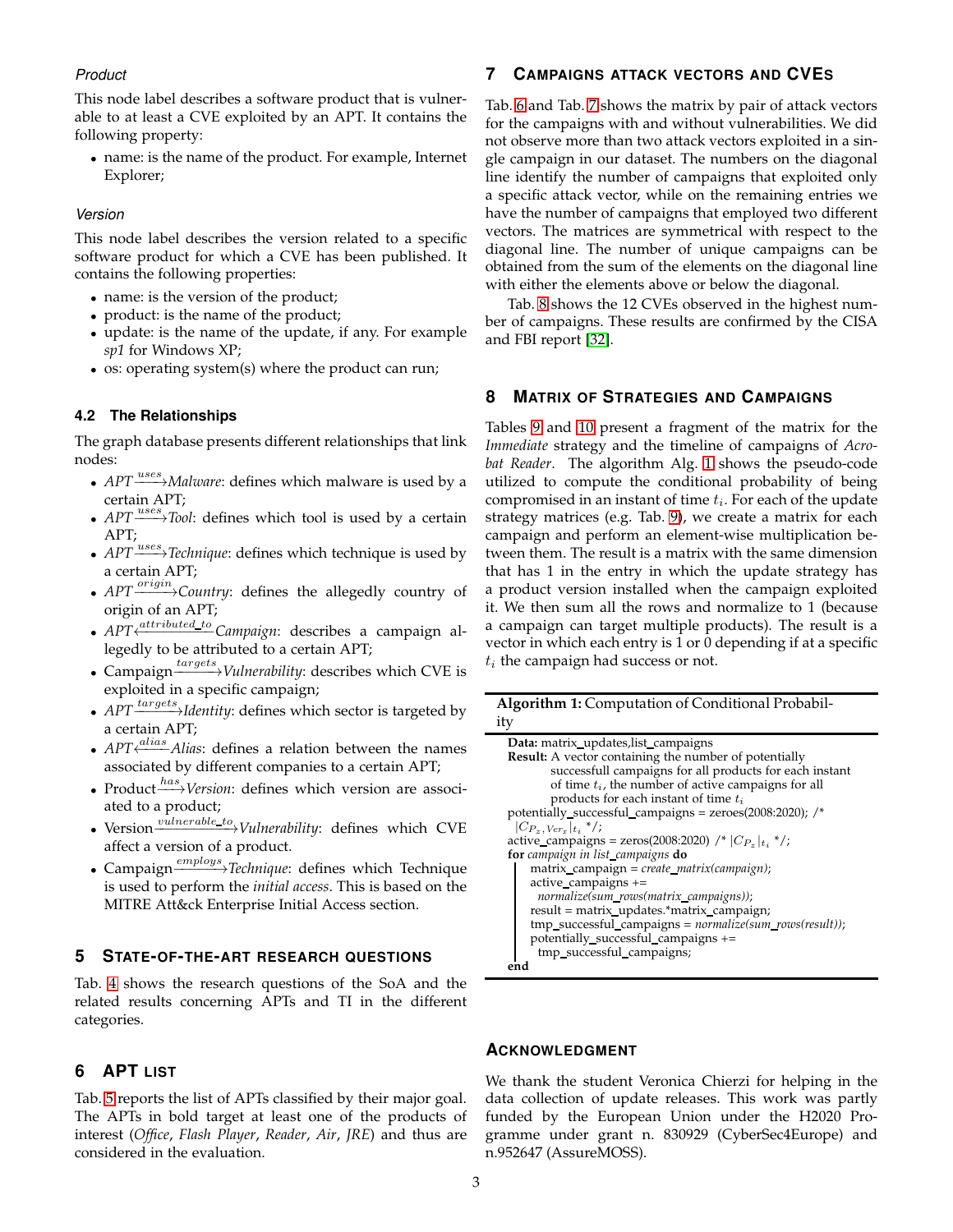# TABLE 4: Research Questions and Answers from the State of the Art about APTs over the years

<span id="page-17-0"></span>

| Paper Year           |      | Category                              | <b>Research Questions</b>                                                            | Answers                                                                                                                                      |
|----------------------|------|---------------------------------------|--------------------------------------------------------------------------------------|----------------------------------------------------------------------------------------------------------------------------------------------|
| [7]                  | 2012 | Detection<br>of                       | 1) How can we model APT attacks?                                                     | An attack pyramid model with the goal on the top and the planes                                                                              |
|                      |      | attacks                               |                                                                                      | representing the environments. Events are placed in the pyramid.                                                                             |
|                      |      |                                       | 2)How can we detect APTs based on this                                               | Correlated events describe an attack. Detection is based on signatures,                                                                      |
|                      |      | 2014 Detection                        | model?<br>1) How can we model APT attacks?                                           | profiling, and policy rules.<br>An extended Petri net is developed to describe attack goals, the net-                                        |
| [8]                  |      | <sub>of</sub><br>attacks              |                                                                                      | work, and the attacker's actions.                                                                                                            |
| [9]                  | 2014 | Analysis<br>of                        | 1) What are the characteristics of APT at-                                           | APTs attack specific targets, are well-resourced, and stealthy.                                                                              |
|                      |      | attackers                             | tacks?                                                                               |                                                                                                                                              |
|                      |      | characteristics                       |                                                                                      |                                                                                                                                              |
|                      |      |                                       | 2) What are the phases of an APT attack?                                             | Recon, initial intrusion, C&C, lateral movement, and exfiltration.                                                                           |
| $[10]$               | 2014 | Detection<br><sub>of</sub><br>attacks | 1) How can we associate logs to phases of<br>an APT attack?                          | A framework with an embedded intrusion kill chain receives logs from<br>sensors and correlated events to determine phases of the attack      |
| $[11]$               | 2015 | Detection<br>- of                     | 1)How can we detect APT malware on a                                                 | Using random forest to classify malware based on features like CPU                                                                           |
|                      |      | attacks                               | system?                                                                              | and memory usage.                                                                                                                            |
| $[12]$               | 2015 | Game Theory                           | 1)How<br>de-<br>we<br>characterize<br>can                                            | A two-layer differential game between defender and attacker and                                                                              |
|                      |      |                                       | fense/attacker strategies with the presence                                          | multiple insiders. Nash equilibrium exists for both layers.                                                                                  |
| $\lfloor 13 \rfloor$ | 2015 | Detection<br>of                       | of intruders?<br>1)How can we detect phases of APT at-                               | A rule-based model that correlates events from host security logs to                                                                         |
|                      |      | attacks                               | tacks from logs?                                                                     | extract anomalies from normal behaviors.                                                                                                     |
| $[14]$               | 2016 | Analysis<br>of                        | 1)How to determine the hosts with the                                                | A framework that analyzes both internal (network logs) and external                                                                          |
|                      |      | exploitation                          | highest risk of being targeted by APT at-                                            | (blacklist, social media) data to determine uncommon behaviors and                                                                           |
|                      |      | likelihood                            | tacks?                                                                               | exposure indicators.                                                                                                                         |
| $[15]$               | 2016 | Detection<br>of<br>attacks            | 1)How can we identify suspicious hosts<br>employed to exfiltrate data based on their | A framework extracts features from network flow records to determine<br>anomalous variations from normal behaviors.                          |
|                      |      |                                       | network traffic?                                                                     |                                                                                                                                              |
| $[16]$               | 2016 | Detection<br>of                       | 1)How can we detect phases of APT at-                                                | A framework determine phases of attacks based on the information                                                                             |
|                      |      | attacks                               | tacks from IDS data?                                                                 | flow between events detected by IDS.                                                                                                         |
|                      |      |                                       | 2)How can we link different alerts to a                                              | A tag is associated to an event from the IDS and its propagation                                                                             |
|                      |      |                                       | single attack?<br>1) What are the characteristics of APT at-                         | underlines the complete chain of the attack.                                                                                                 |
| $[17]$               | 2016 | Analysis<br>of<br>attackers           | tacks?                                                                               | APTs employ different phases (initial comprom., lateral mov., C&C, and<br>exfilt.). They rely on spearphishing and known vulnerabilities.    |
|                      |      | characteristics                       |                                                                                      |                                                                                                                                              |
| $\lceil 18 \rceil$   | 2016 | Detection<br>- of                     | 1) How can we detect phases of APT at-                                               | A weighted graph from system logs determines dense connections                                                                               |
|                      |      | attacks                               | tacks from logs?                                                                     | among events triggered by the attackers and sparse connections with                                                                          |
|                      |      |                                       |                                                                                      | benign events.                                                                                                                               |
| $[19]$               | 2018 | Detection<br>of<br>attacks            | 1) How can we detect in real-time APT<br>attacks based on IDS data?                  | A ML system composed of three modules in sequence: generation of<br>alerts, clustering of alerts, and prediction of APT attacks based on the |
|                      |      |                                       |                                                                                      | correlated alerts obtained in the previous module.                                                                                           |
| [20]                 | 2018 | APTs<br>data                          | 1) What are the open-source resources                                                | The majority of the resources come from industry reports. A list of                                                                          |
|                      |      | sources                               | about different APTs?                                                                | resources for different APTs is provided.                                                                                                    |
| $[21]$               | 2018 | Analysis<br>of                        | 1) Does exist a Nash equilibrium in the allo-                                        | Assuming attack and response strategy constant in time, a greedy                                                                             |
|                      |      | exploitation<br>likelihood,           | cation of response resources against APTs<br>to limit the loss?                      | algorithm is developed to determine the Nash equilibrium against<br>lateral movements.                                                       |
|                      |      | Game Theory                           |                                                                                      |                                                                                                                                              |
| 22                   | 2018 | Detection of                          | 1) How can we model Dynamic Informa-                                                 | A game-theoretic model of DIFT and adversarial information flow is                                                                           |
|                      |      |                                       | tion Flow Tracking to determine optimal                                              | formulated to determine the equilibrium of both defender and attacker.                                                                       |
| $[23]$               |      | attacks, Game                         |                                                                                      |                                                                                                                                              |
|                      |      | Theory                                | strategies for the defender?                                                         |                                                                                                                                              |
|                      | 2018 | Detection of                          | 1)How can we efficiently perform threat                                              | Monitored events (process, files, network sockets, etc.) are described in                                                                    |
|                      |      | Attacks                               | hunting from data logs and alerts?                                                   | a temporal computational graph. A graph database is generated and<br>queried to extract attacks.                                             |
| [24]                 | 2019 | Detection<br>of                       | 1)How can we detect in real-time APT                                                 | Information flows between file, process, etc. in a provenance graph are                                                                      |
|                      |      | attacks                               | campaigns from low-level event traces?                                               | correlated and mapped to a corresponding TTPs description.                                                                                   |
| [25]                 | 2019 | Detection<br>of                       | 1) How can we detect phases of attacks                                               | IPS alerts are converted in short sentences and their context is analyzed                                                                    |
|                      |      | attacks                               | from IPS?                                                                            | using word embedding technique.                                                                                                              |
|                      |      |                                       | 2)How can we detect changes in strategies<br>by the attackers?                       | Cosine similarity is used to quantify embedding changes over time.                                                                           |
| $[26]$               | 2019 | Metrics for TI                        | 1)What are the metrics to evaluate TI data                                           | Volume, differential contribution, exclusive contribution, latency, cov-                                                                     |
|                      |      | sources                               | feeds?                                                                               | erage, and accuracy.                                                                                                                         |
|                      |      |                                       | 2) What are the major limitations of TI                                              | Coverage (different feeds have few overlaps) and false positive indica-                                                                      |
|                      |      |                                       | sources?                                                                             | tors.                                                                                                                                        |
| $[27]$               | 2020 | Metrics for TI<br>sources             | 1) What does paid TI consist of?                                                     | Indicators, reports, requests for information, portal for previous data.                                                                     |
|                      |      |                                       | 2) How paid TI compares to open TI                                                   | There is almost no overlap between paid TI and open TI and also                                                                              |
|                      |      |                                       | sources?                                                                             | between different paid Tl.                                                                                                                   |
|                      |      |                                       | 3) How do customers use TI?                                                          | Network detection, situational awareness, SOC prioritization, and in-                                                                        |
| [28]                 | 2020 | Analysis<br>of                        |                                                                                      | forming busines decisions.                                                                                                                   |
|                      |      | attackers                             | 1) What are the most used tactics employed<br>by APTs?                               | 80% of the attacks employ spearphising.                                                                                                      |
|                      |      | characteristics                       |                                                                                      |                                                                                                                                              |
|                      |      |                                       | 2)Are companies leaking information ex-                                              | 90% of the companies leak data exploitable for phishing campaigns.                                                                           |
|                      |      |                                       | ploitable for the campaigns?                                                         |                                                                                                                                              |
| [29]                 | 2020 | Detection<br>of<br>attacks            | 1)How to detect APT attacks at run-time?                                             | Extended EDR to include provenance graph to reduce false alarms and<br>log retention                                                         |
| $[30]$               | 2020 | Detection<br>of                       | 1) How to detect APT attacks at run-time?                                            | A provenance graph and clustering is used to detect anomalies.                                                                               |
| $[31]$               | 2021 | attacks<br>Detection<br>of            | 1) How to reconstruct APT steps from $log s$ ?                                       | Causal graph extracted from logs are analyzed via NLP and ML                                                                                 |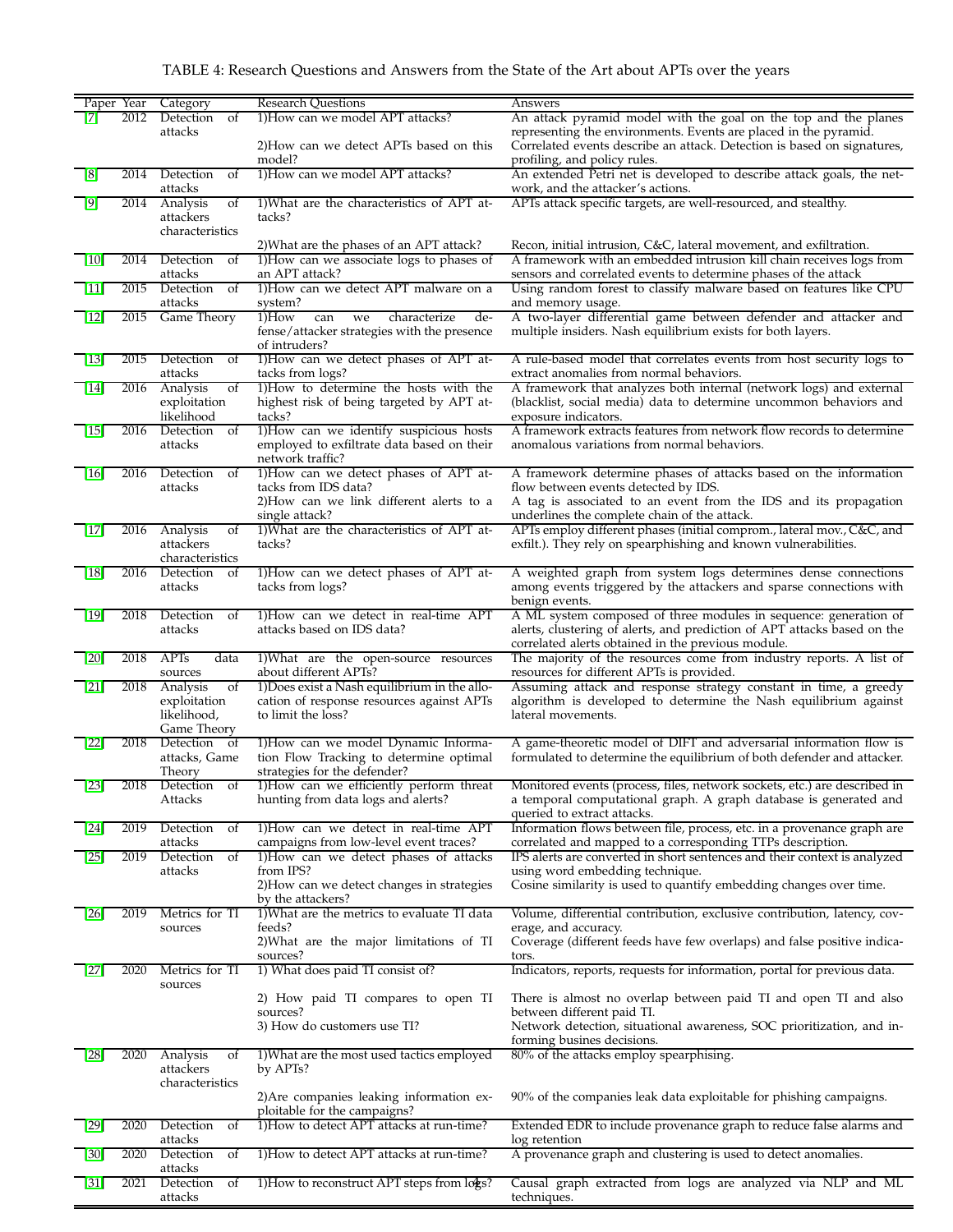<span id="page-18-11"></span>

| Goal           | APTs                                                                                                                    |  |  |  |  |  |  |
|----------------|-------------------------------------------------------------------------------------------------------------------------|--|--|--|--|--|--|
| espionage      | admin@338, APT12, APT16, APT17, APT18, APT19, APT28, APT29, APT3, APT30, APT32, APT33, APT37, APT39, BlackOasis,        |  |  |  |  |  |  |
|                | BRONZE BUTLER, Charming Kitten, CopyKittens, Dark Caracal, Darkhotel, DarkHydrus, Deep Panda, DragonOK, Equation,       |  |  |  |  |  |  |
|                | Gallmaker, Gamaredon Group, Gorgon Group, Group5, Ke3chang, Lazarus Group, Leafminer, Leviathan, Lotus Blossom,         |  |  |  |  |  |  |
|                | Magic Hound, menuPass, Molerats, MuddyWater, Naikon, NEODYMIUM, OilRig, Patchwork, PLATINUM, Poseidon Group,            |  |  |  |  |  |  |
|                | PROMETHIUM, Putter Panda, Rancor, Scarlet Mimic, Sowbug, Stealth Falcon, Stolen Pencil, Strider, Suckfly, TA459, Threat |  |  |  |  |  |  |
|                | Group-3390, Thrip, Tropic Trooper, Turla, Winnti Group, APT1, APT41, Dust Storm, Elderwood, Honeybee, Kimsuky, Night    |  |  |  |  |  |  |
|                | Dragon, PittyTiger, Taidoor, The White Company, WIRTE.                                                                  |  |  |  |  |  |  |
| sabotage       | APT33, Dragonfly, Dragonfly 2.0, Equation, Lazarus Group, Sandworm Team, TEMP. Veles.                                   |  |  |  |  |  |  |
| financial gain | APT38, Carbanak, Cobalt Group, Deep Panda, FIN10, FIN5, FIN6, FIN7, FIN8, GCMAN, Gorgon Group, Lazarus Group, RTM,      |  |  |  |  |  |  |
|                | SilverTerrier, FIN4, Silence.                                                                                           |  |  |  |  |  |  |

<span id="page-18-12"></span>TABLE 6: Attack vectors campaigns w/ software vulns

# Spear phishing<br>Drive-by Compromise<br>Supply Chain<br>Compromise<br>Valid Accounts<br>External Remote Application Through<br>Application Through<br>Application Through<br>Removable Media **Indetermined** Spear phishing 111 11 Drive-by Compromise 11 22 1 Supply Chain Compromise Valid Accounts 1 External Remote Services Exploit Public-Facing Application 7 Replication Through Removable Media 1 Undetermined 1 1 1 1 1 1 8

<span id="page-18-5"></span>TABLE 7: Attack vectors campaigns w/o software vulns

|                                     | phishing<br>Spear | Compromise<br>Drive-by | Chain<br>Supply Chain<br>Compromise | Accounts<br>Valid | <b>External Remote</b><br>Services | Exploit Public-Facing<br>Application | Through<br>Media<br>Removable<br>Replication | Undetermined |
|-------------------------------------|-------------------|------------------------|-------------------------------------|-------------------|------------------------------------|--------------------------------------|----------------------------------------------|--------------|
| Spear phishing                      | 125               | 3                      |                                     |                   |                                    |                                      |                                              |              |
| Drive-by Compromise                 | 3                 | 11                     |                                     |                   |                                    |                                      |                                              | 1            |
| Supply Chain Compromise             |                   |                        | 3                                   |                   |                                    |                                      |                                              |              |
| Valid Accounts                      |                   |                        |                                     | 3                 |                                    |                                      |                                              |              |
| <b>External Remote Services</b>     |                   |                        |                                     |                   | 3                                  |                                      |                                              |              |
| Exploit Public-Facing Application   |                   |                        |                                     |                   |                                    | 2                                    |                                              |              |
| Replication Through Removable Media |                   |                        |                                     |                   |                                    |                                      | 0                                            |              |
| Undetermined                        |                   |                        |                                     |                   |                                    |                                      |                                              | 37           |

<span id="page-18-13"></span>TABLE 8: Top CVE with highest number of campaigns.

Campaigns across different CVEs can overlap. For example, *APT30* employed both CVE-2010-3333 and CVE-2012-0158 in a single campaign.

| <b>CVE</b>     | <b>Affected Product(s)</b>        | # Campaigns |
|----------------|-----------------------------------|-------------|
| CVE-2012-0158  | Office, Visual Basic, SQL server, | 18          |
| CVE-2017-11882 | Office                            | 13          |
| CVE-2017-0199  | Office, Windows Server            | 11          |
| CVE-2010-3333  | Office                            | 8           |
| CVE-2015-1641  | Office, Sharepoint, Word          | 7           |
| CVE-2016-4117  | Flash player                      | 7           |
| CVE-2015-2545  | Office                            | 6           |
| CVE-2015-5119  | Flash player                      | 6           |
| CVE-2014-1761  | Office, Sharepoint, Word          | 5           |
| CVE-2017-8759  | .NET                              | 5           |
| CVE-2011-0611  | Flash player, Air, Reader,        | 5           |
| CVE-2014-4114  | Windows Vista, 7, Server 2008,    | 5           |

# **REFERENCES**

- <span id="page-18-7"></span><span id="page-18-4"></span>[1] MITRE, https://attack.mitre.org/groups/. Accessed: 2020-08-01.
- Accessed: 2020-06-01.
- <span id="page-18-8"></span>[3] Pyattack, https://pypi.org/project/pyattck/. Accessed: 2020-09- 01.

## <span id="page-18-6"></span>TABLE 9: Fragment of *Immediate* strategy matrix

The boxed version might be zero or one depending on whether we consider the update first or APT first criteria for updates happening within the month

|                 | 05/12 | 06/12 | 07/12 | 08/12 | 09/12 | 10/12 | 11/12 | 12/12 |
|-----------------|-------|-------|-------|-------|-------|-------|-------|-------|
| reader-9.3.3    |       |       |       |       |       |       |       |       |
| reader-9.3.4    |       |       |       |       |       |       |       |       |
| reader-9.4      |       |       |       |       |       |       |       |       |
| reader-10       |       |       |       |       |       |       |       |       |
| reader-10.0.1   |       |       |       |       |       |       |       |       |
| reader-10.0.2   |       |       |       |       |       |       |       |       |
| $reader-10.0.3$ |       |       |       |       |       |       |       |       |
| reader-10.1     |       |       |       |       |       |       |       |       |
| reader-10.1.1   |       |       |       |       |       |       |       |       |
| reader-10.1.2   |       |       |       |       |       |       |       |       |
| reader-10.1.3   | 1     | 1     | 1     | 0/1   |       |       |       |       |
| reader-10.1.4   |       |       |       | 1     | 1     | 0/1   |       |       |
| reader-11       |       |       |       |       |       |       |       |       |

# <span id="page-18-14"></span>TABLE 10: Fragment of the campaign matrix timeline

|                 | 05/2012 | 06/2012 | 07/2012 | 08/2012 | 09/2012 | 10/2012 | 11/2012 | 12/2012 |
|-----------------|---------|---------|---------|---------|---------|---------|---------|---------|
| reader-9.3.3    |         |         |         |         |         |         |         |         |
| reader-9.3.4    | 6       |         |         |         |         |         |         |         |
| reader-9.4      | 5       | 6       | h       |         |         |         |         |         |
| reader-10       | 5       | 6       | 6       |         |         |         |         |         |
| reader-10.0.1   | 5       | 6       | 6       | 6       | 6       |         | 6       | 6       |
| reader-10.0.2   | 4       | 5       | 5       | 5       | 5       | 5       | 5       | 5       |
| reader-10.0.3   |         |         |         |         |         |         |         |         |
| reader-10.1     |         |         |         |         |         |         |         |         |
| reader-10.1.1   |         |         |         |         |         |         |         |         |
| $reader-10.1.2$ |         |         |         |         |         |         |         |         |
| reader-10.1.3   |         |         |         |         |         |         |         |         |
| reader-10.1.4   |         |         |         |         |         |         |         |         |
| reader-11       |         |         |         |         |         |         |         |         |
|                 |         |         |         |         |         |         |         |         |

- <span id="page-18-9"></span>[4] MISP, https://github.com/MISP/mispgalaxy/blob/master/clusters/. Accessed: 2020-09-01.
- <span id="page-18-10"></span>[5] J. A. Guerrero-Saade and C. Raiu, "Walking in your enemy's shadow: When fourth-party collection becomes attribution hell," in *Proc. of Virus Bulletin-17*, 2017.
- <span id="page-18-0"></span>[6] H. Chen *et al.*, "Using twitter to predict when vulnerabilities will be exploited," in *Proc. of SIGKDD-19*, 2019.
- <span id="page-18-1"></span>[7] P. Giura and W. Wang, "A context-based detection framework for advanced persistent threats," in *Proc. of ICCS-12*, 2012.
- <span id="page-18-2"></span>[8] W. Zhao *et al.*, "Extended petri net-based advanced persistent threat analysis model," in *Computer Engineering and Networking*, 2014.
- [9] P. Chen *et al.*, "A study on advanced persistent threats," in *Proc. of IFIP-14*, 2014.
- [10] P. Bhatt *et al.*, "Towards a framework to detect multi-stage advanced persistent threats attacks," in *Proc. of SOSE-14*, 2014.
- [11] S. Chandran *et al.*, "An efficient classification model for detecting advanced persistent threat," in *Proc. of ICACCI-15*, 2015.
- [12] P. Hu et al., "Dynamic defense strategy against advanced persistent threat with insiders," in *Proc. of INFOCOM-15*, 2015.
- [13] I. Friedberg *et al.,* "Combating advanced persistent threats: From network event correlation to incident detection," *Computers & Security*, 2015.
- [14] M. Marchetti *et al.*, "Countering advanced persistent threats through security intelligence and big data analytics," in *Proc. of CyCon-16*, 2016.
- <span id="page-18-3"></span>[15] ——, "Analysis of high volumes of network traffic for advanced
- [2] ThaiCERT, 2019, [https://www.thaicert.or.th/downloads/files/A](https://www.thaicert.or.th/downloads/files/A_Threat_Actor_Encyclopedia.pdf)\_Threat\_ApatraisEamtydthepatdlatpchfon," *Computer Networks,* 2016.
	- [16] G. Brogi and V. V. T. Tong, "Terminaptor: Highlighting advanced persistent threats through information flow tracking," in *Proc. of NTMS-16*, 2016.